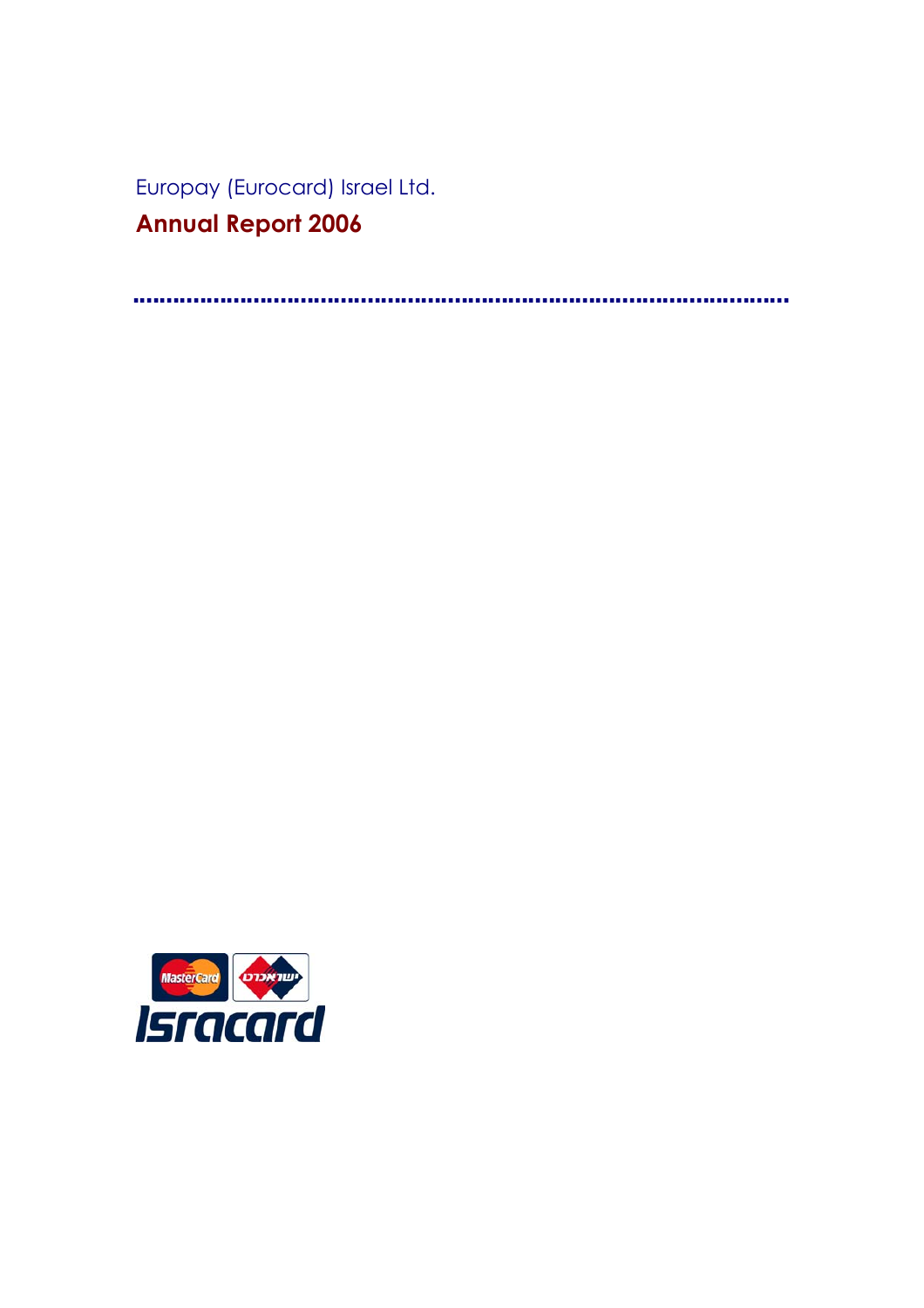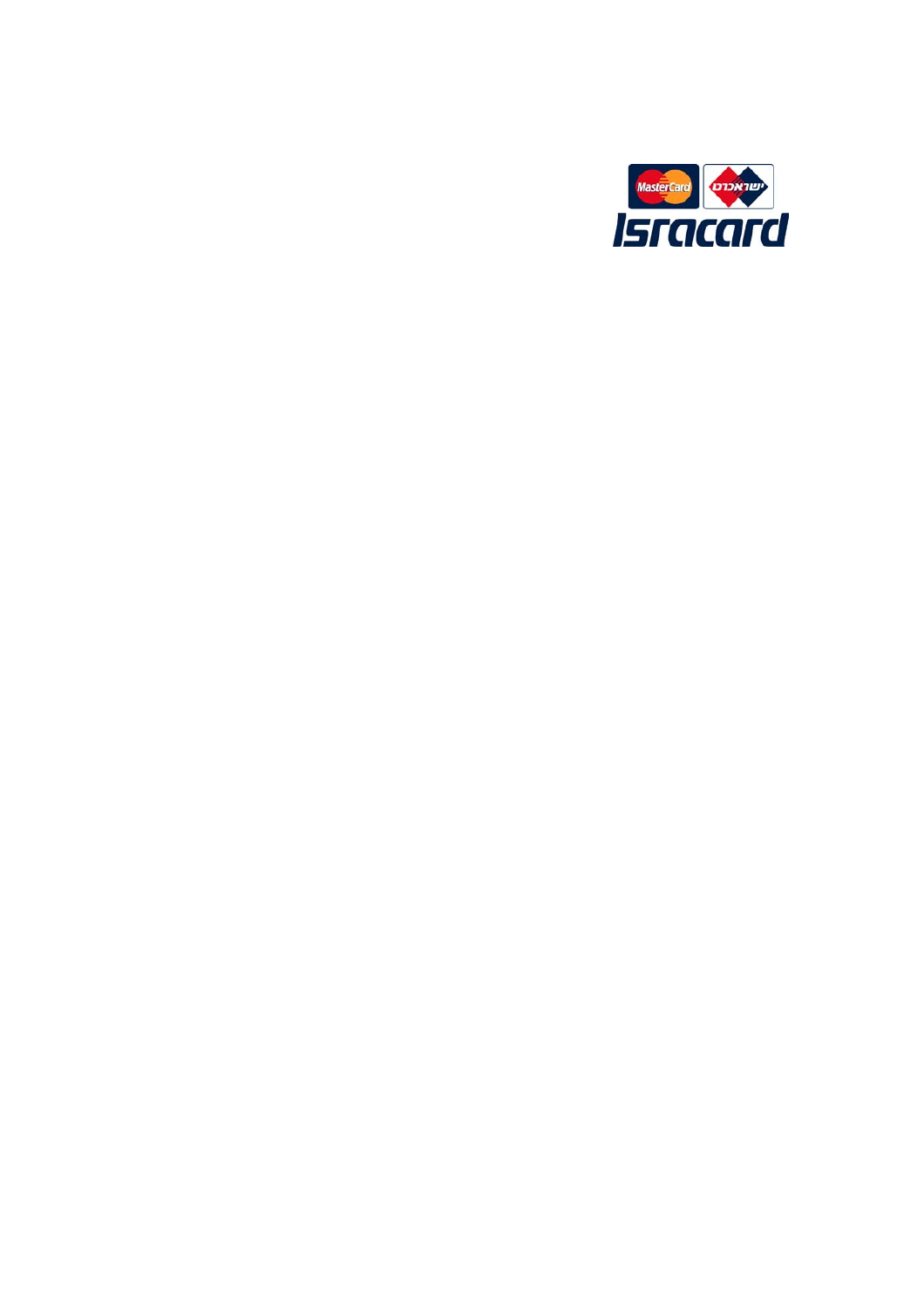

# **Table of Contents**

|                                   | Page |
|-----------------------------------|------|
| <b>Board of Directors' Report</b> |      |
|                                   |      |
| <b>Financial Statements</b>       | 2C   |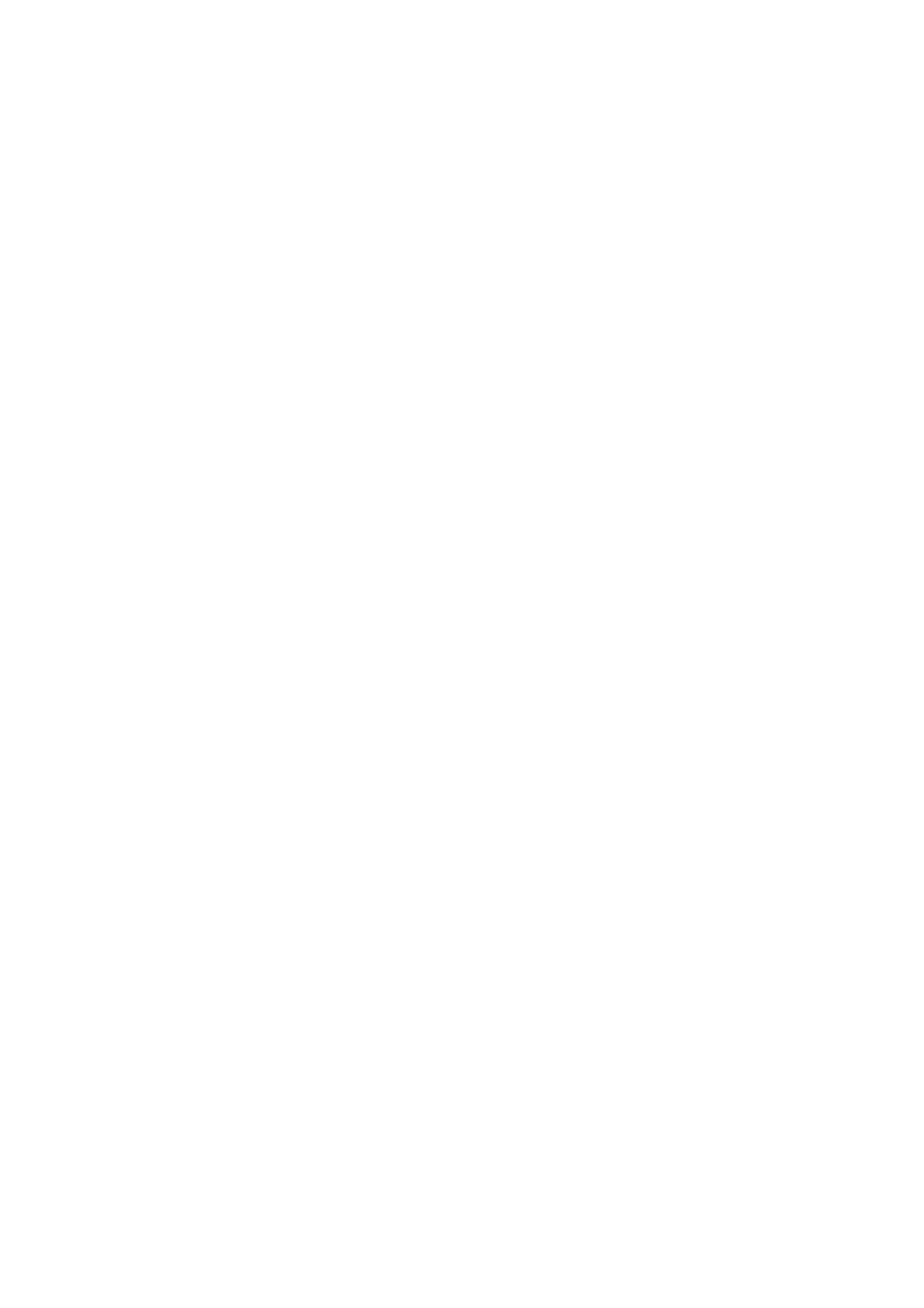Eurocard (Europay) Israel Ltd.

# **Board of Directors' Report**

For the Year Ended December 31, 2006

.........................

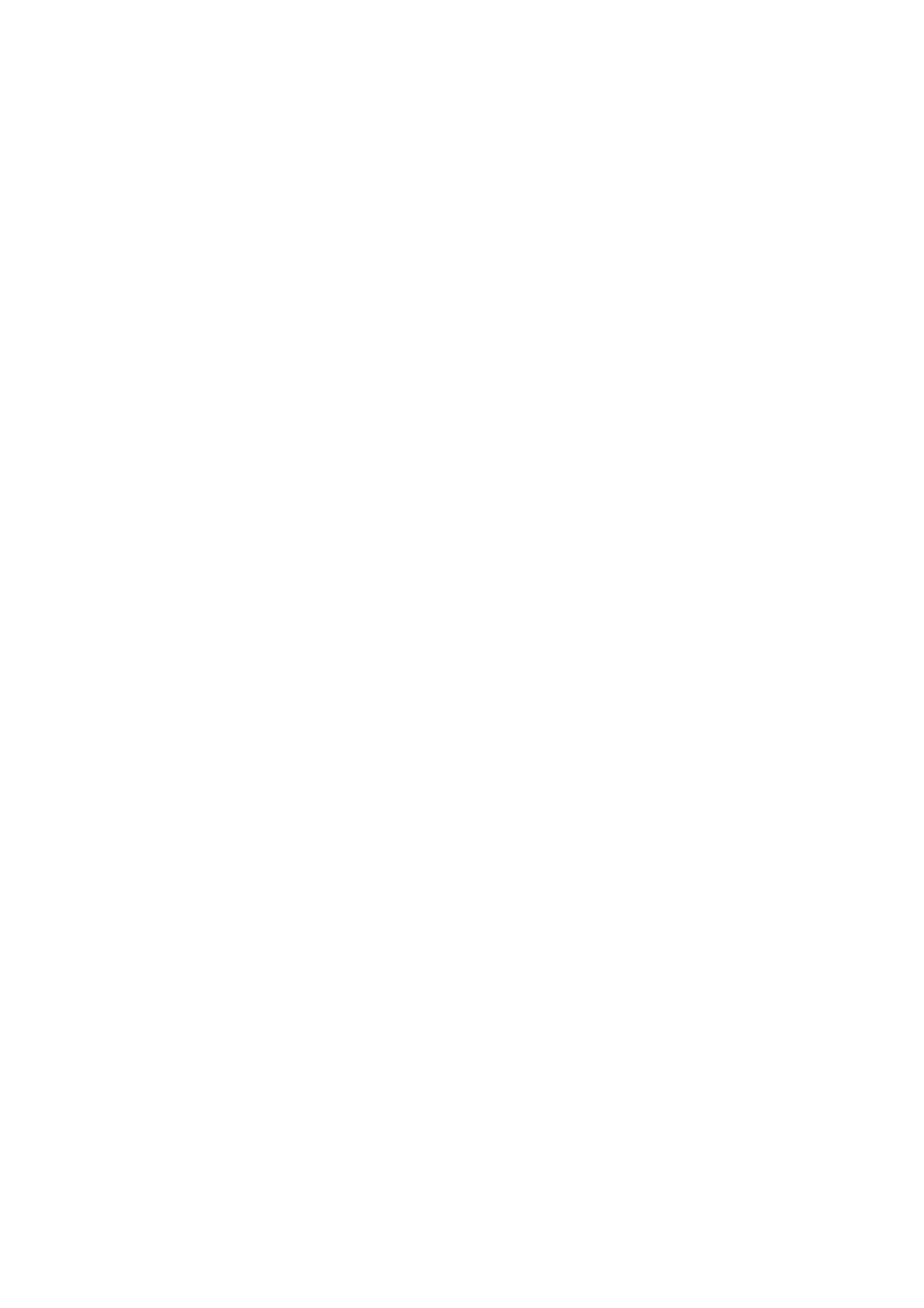# **2006 Annual Board of Directors' Report**

At the meeting of the Board of Directors held on March 12, 2007, it was resolved to approve and publish the financial statements of Europay (Eurocard) Israel Ltd. for the year ended on December 31, 2006.

# **Economic and Financial Developments**

### **Economic Activity**

2006 was the third year of continual growth in the Israeli economy since its emergence from the recession of 2001-2003. The war against Hezbollah in Lebanon in the third quarter influenced the economy for a limited period; its impact is currently apparent only in the area of tourism. According to estimates by the Central Bureau of Statistics, gross domestic product rose by 5%.

Growth in 2006 was influenced by favorable background conditions in the global economy and by an improvement in the condition of the average household, which led to an increase in domestic demand. Consequently, growth in the Israeli economy no longer relies almost exclusively on Israeli exports (which grew at a rate of 5.1% in 2006), but also derives from private consumption (4.6%) and investments in fixed assets (6.1%). Public consumption expenditures increased by 3.2% in 2006, mainly as a result of the increase in defense consumption due to the war in northern Israel.

The processes undergone by the Israeli economy in recent years and the global economic environment continue to support a high growth rate. Although the economy has now completed a three-year period of accelerated growth, its growth potential remains high for several reasons:

- The increase in labor productivity in the business sector over the last three years.
- ♦ The economy's high level of financial stability also contributes to firms and allows for low real interest rates.
- ♦ The global economy is growing at high rates compared to long-term averages.
- ♦ An optimistic attitude towards emerging markets has led to a significant increase in direct investments by foreigners in Israel.

# **Inflation and Exchange Rates**

The consumer price index decreased by 0.1% in 2006. The annual rate of inflation was higher than the target range in the first half of the year, but moderated subsequent to the decline in energy prices, and especially due to the strengthening of the shekel against the dollar in the second half of the year. It is important to note that even excluding these factors, inflation would have totaled less than 2%. The increase in labor productivity, high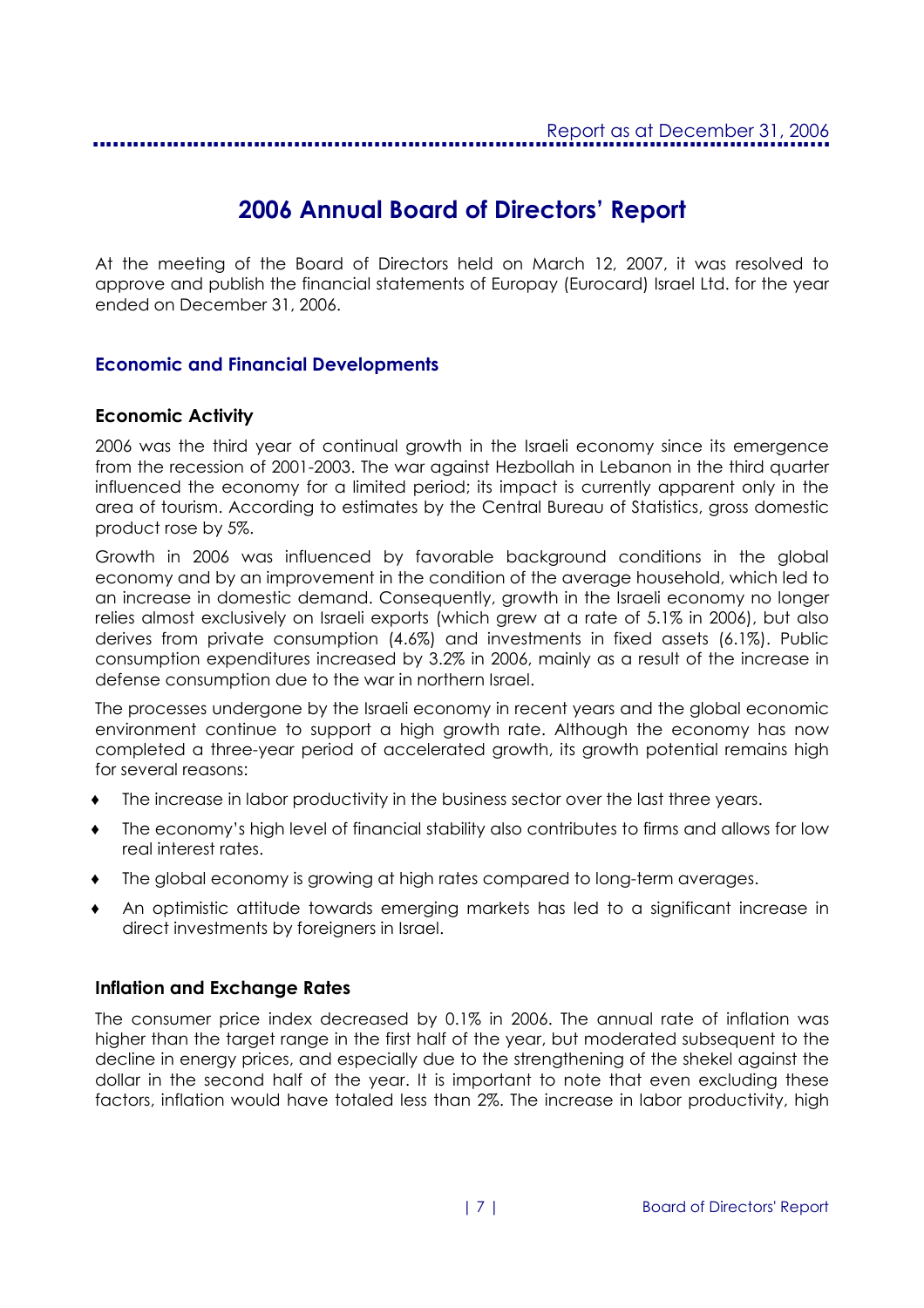

unemployment rate, moderate increase in real wages, and cheap imports from the East are factors that serve to greatly mitigate inflationary pressures.

In 2006, the shekel appreciated by 8.2% against the dollar and by 5.2% against the currency basket, but depreciated by 2.2% against the euro. 2006 was the fourth year with a large surplus in the current account, which totaled USD 7.3 billion. The economy absorbed immense capital movements in 2006, most of which were entirely independent of the short-term interest rate. Foreign investments in Israel reached a record level of USD 21.2 billion. Direct investments totaled USD 13.2 billion, while portfolio investments reached USD 8 billion. The sharp increase resulted from several large transactions, but was largely part of a worldwide trend of increased capital movements. The trend of growth in direct and financial investments abroad continued in 2006, reaching USD 19.4 billion. This increase reflects the continued trend of global diversification of asset portfolios.

### **Fiscal and Monetary Policy**

The government budget deficit totaled just NIS 5.5 billion in 2006, or 0.9% of the GDP, versus a target deficit of 3% of GDP. The low deficit mainly resulted from an increase on the revenue side. excluding legislative changes, tax revenues grew at a real rate of approximately 11% year-on-year. It was possible to maintain the overall planned framework, despite the increase in expenses resulting from the war, due to a cutback across the board in most civilian government ministries and redirection of budgets to the Ministry of Defense. The ratio of government debt to GDP fell substantially, to 86% at the end of 2006 versus 95% in 2005.

The Bank of Israel interest rate increased gradually during the course of 2006, from 4.5% to 5.5% in the third quarter. In the last quarter of the year, as the inflation environment fell below the target range due to the appreciation of the shekel against the dollar and the decline in energy prices, the Bank of Israel interest rate started to drop, reaching 4.25% in February 2007. Note that the interest rate in Israel is lower than the US rate by 1%.

|                                    | 2006             | 2005   | Rate of change |
|------------------------------------|------------------|--------|----------------|
| Consumer price index - December    | O <sub>2.9</sub> | 103    | $(0.1\%)$      |
| USD exchange rate (NIS per USD 1)* | 4.225            | 4.603  | $(8.2\%)$      |
| EUR exchange rate (NIS per EUR 1)* | 5.5643           | 5.4465 | 2.2%           |

\* As at December 31.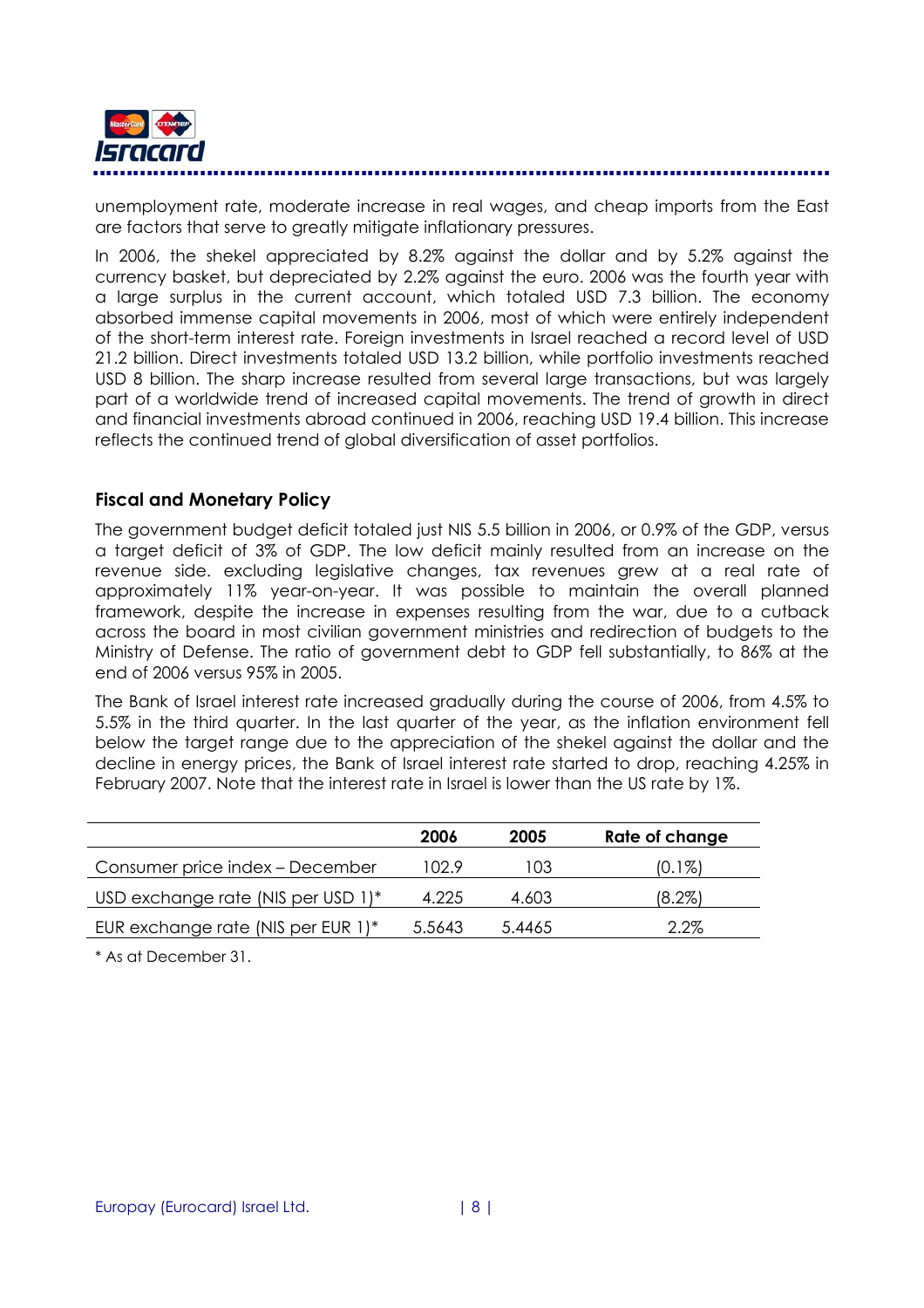# **Profit and Profitability**

**The Company's net operating profit** totaled NIS 8 million, compared with NIS 7 million in 2005, an increase of 14.3%.

The Company's net profit from extraordinary transactions, after taxes, totaled NIS 28 million. This profit derived from the consideration received in respect of a sale, as a result of the redemption of 59% of the shares of MasterCard Incorporated held by the Company. See Note 4B.

**The Company's net profit** totaled NIS 36 million, compared with NIS 7 million in 2005, an increase of 414%.

**Return of net operating profit on equity** totaled 3.3%, compared with 3.4% in 2005.

**Net return on equity** reached 15%, compared with 3.4% in 2005.

# **The Company's Operating Segments**

#### **General**

The Company, jointly with Isracard Ltd. (hereinafter: "Isracard"), a sister company, issues credit cards that combine the Isracard and MasterCard brands (MasterCard cards). The cards are issued by the Company for use abroad and by Isracard for use in Israel, under a license granted by MasterCard International Incorporated.

In addition, the Company clears transactions with suppliers that have agreements with it which are executed in Israel in foreign currency, using MasterCard cards issued abroad by companies in the MasterCard organization, and paid to the supplier in foreign currency.

Isracard manages and operates issuance activity and credit card clearing activity for the Company.

#### **The Issuance Segment**

The issuer, i.e. the credit card company, issues credit cards to its customers ("credit card holders"). Credit card holders use the card as a means of payment to businesses, and the businesses provide the credit card holders with goods or services.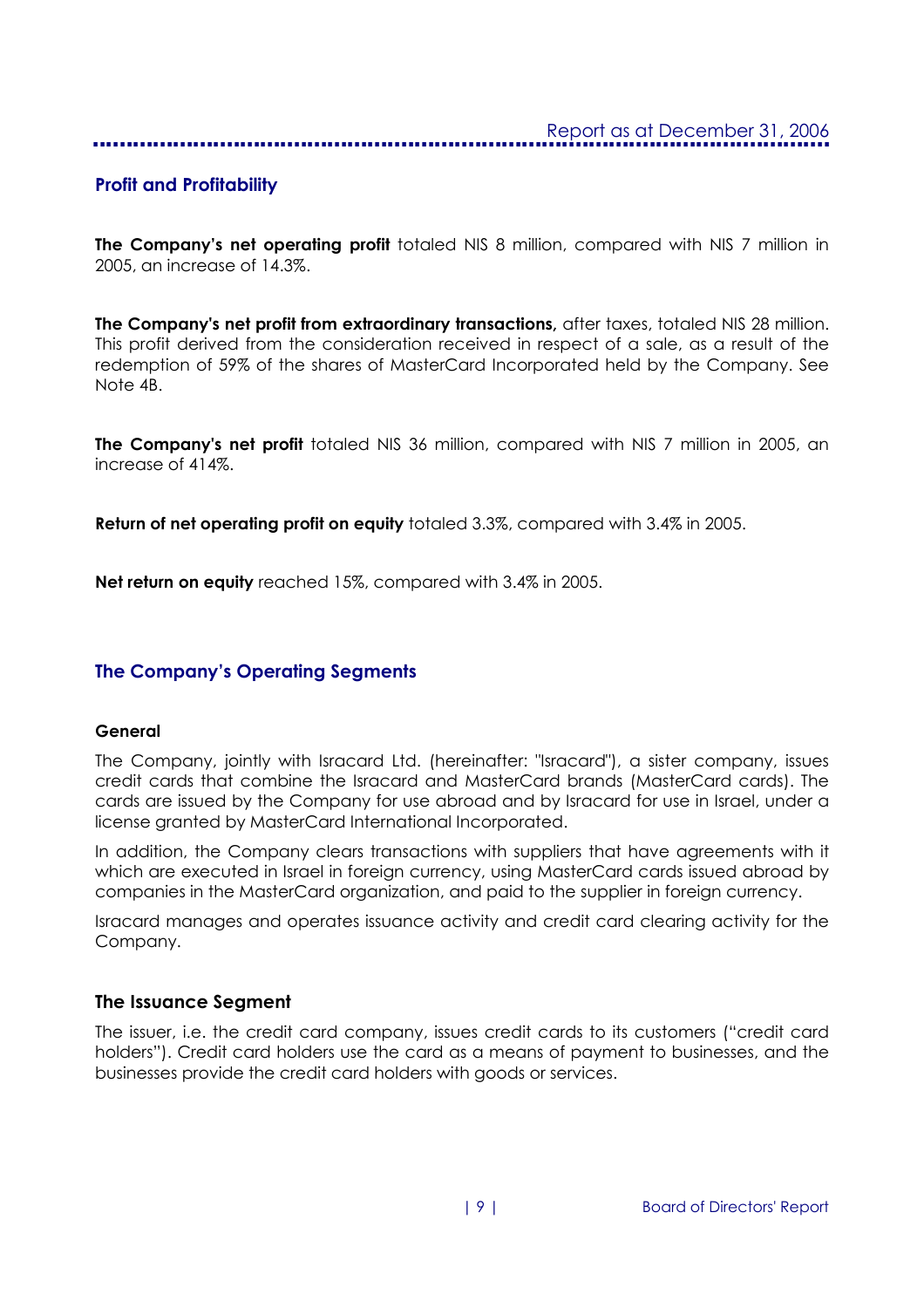

Customers join the credit card system by signing a credit card contract with the issuer and receiving the credit card. Credit card holders make a commitment to repay amounts owed arising from their use of the credit card.

The issuer collects various fees from the customer (the cardholder) and interchange fees or business fees from the clearer or business, respectively, for card issuance and operational services.

The range of different types of credit cards issued by the Company includes credit cards issued jointly with consumer, professional, and other organizations, clubs, and groups.

The credit cards serve customers in various sectors, among them private customers, corporate employees, and corporate purchasing.

Cards issued by the Company are distributed to account holders at banks with which the Company has agreements, including Bank Hapoalim B.M. (its parent company), Bank Yahav for Government Employees Ltd. (a related party), Bank Massad Ltd. (a related party), Bank Otsar Hahayal Ltd., Bank Mizrahi-Tefahot Ltd., First International Bank of Israel Ltd., and Bank Poaley Agudat Israel Ltd. (together – "Banks Under Arrangement").

The Company also issues cards through various other channels, including through agreements with organizations and clubs.

Competition in the Issuance Segment has increased in recent years and exists in all areas of activity and population segments within this sector.

The segment's results are not material; therefore, Note 10 does not include details regarding the Issuance Segment.

# **The Clearing Segment**

Clearers enter into permanent contractual relationships with businesses in which the clearer undertakes a commitment to the business, subject to compliance with the terms of their agreement, to clear sales slips of transactions executed using a particular card; i.e., to credit the business for the consideration owed to it in respect of customers' transactions in cards of that type, subject to the fulfillment of the terms stipulated in the contract signed with it. In return for the clearing services provided to the business, the clearer charges the business a fee known as the "business fee."

The Company has clearing agreements with businesses in various industries, and offers the businesses clearing of sales slips for transactions executed by tourists in Israel holding MasterCard cards, as noted above.

All income and expenses related to recruitment and routine handling of businesses were allocated to this segment.

Income and expenses in the Clearing Segment – net income under the Company's agreement with Isracard for the operation of the arrangement between then (see "Arrangement with Isracard Ltd." below).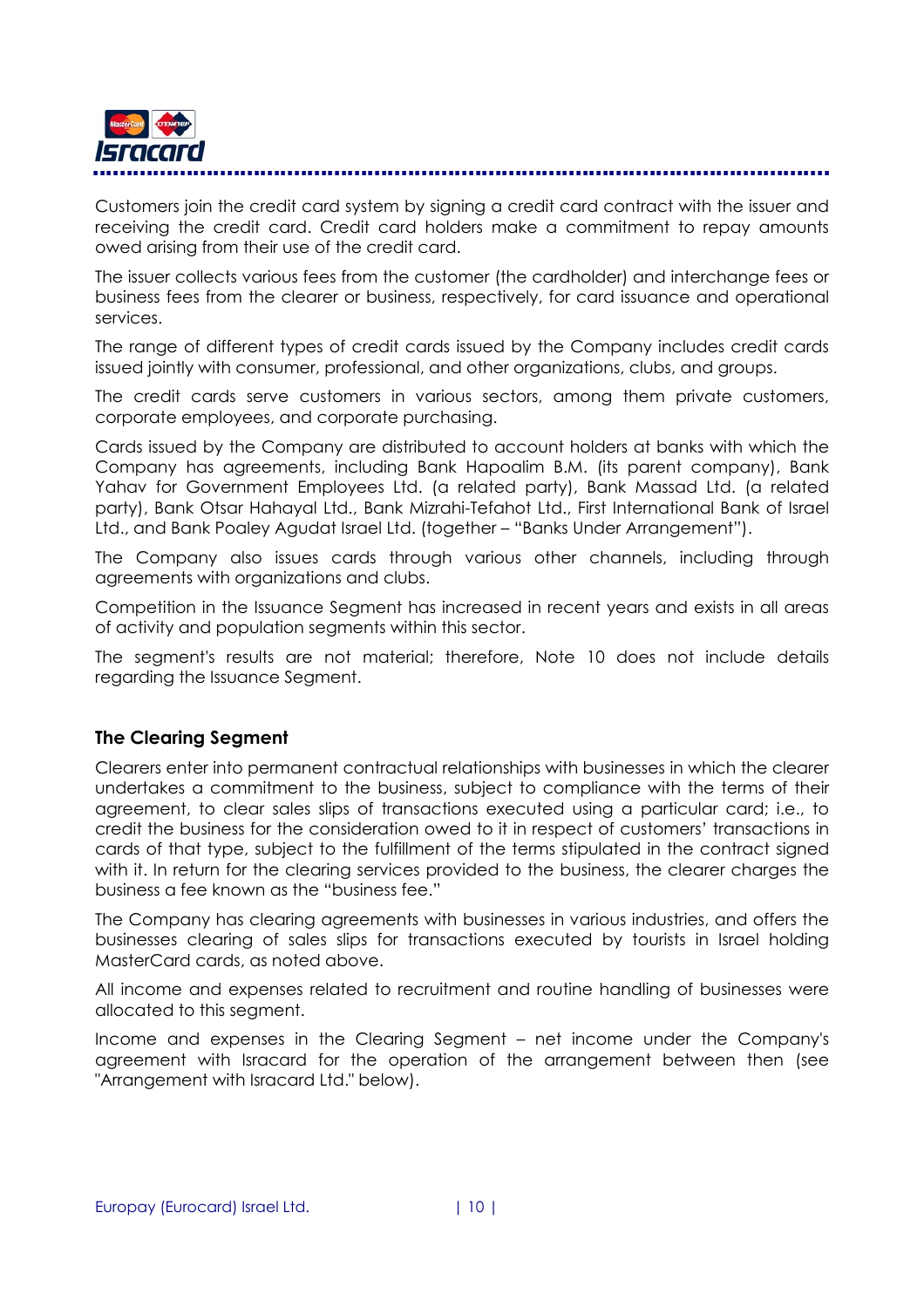**Quantitative Data on Operating Segments:** 

|                                                                           | For the year ended                       |        |              |                            |       |                |
|---------------------------------------------------------------------------|------------------------------------------|--------|--------------|----------------------------|-------|----------------|
|                                                                           | December 31, 2006                        |        |              | December 31, 2005          |       |                |
|                                                                           | <b>Reported amounts, in NIS millions</b> |        |              |                            |       |                |
|                                                                           | <b>Clearing</b><br>Segment               | Other  | <b>Total</b> | <b>Clearing</b><br>Segment | Other | <b>Total</b>   |
| <b>Profit and Loss Data:</b>                                              |                                          |        |              |                            |       |                |
| Net operating income (expenses) under<br>the agreement with Isracard Ltd. |                                          |        |              | (1)                        |       | (1)            |
| Net profit from financing activity                                        | 10                                       |        | 10           | 9                          |       | 9              |
|                                                                           |                                          |        |              |                            |       |                |
| <b>Operating profit before taxes</b>                                      | 11                                       |        | 11           | 8                          |       | 8              |
|                                                                           |                                          |        |              |                            |       |                |
| Provision for taxes on operating profit                                   | 3                                        | $\sim$ | 3            |                            |       |                |
|                                                                           |                                          |        |              |                            |       |                |
| Net operating profit                                                      | 8                                        |        | 8            | $\overline{7}$             |       | $\overline{ }$ |
|                                                                           |                                          |        |              |                            |       |                |
| Profit from extraordinary transactions<br>after taxes                     |                                          | 28     | 28           |                            |       |                |
|                                                                           |                                          |        |              |                            |       |                |
| Net profit                                                                | 8                                        | 28     | 36           | $\overline{7}$             |       | 7              |
|                                                                           |                                          |        |              |                            |       |                |
| <b>Additional Information:</b>                                            |                                          |        |              |                            |       |                |
| <b>Balance of assets</b>                                                  | 251                                      |        | 251          | 203                        |       | 203            |
| <b>Balance of liabilities</b>                                             |                                          | 12     | 12           |                            |       |                |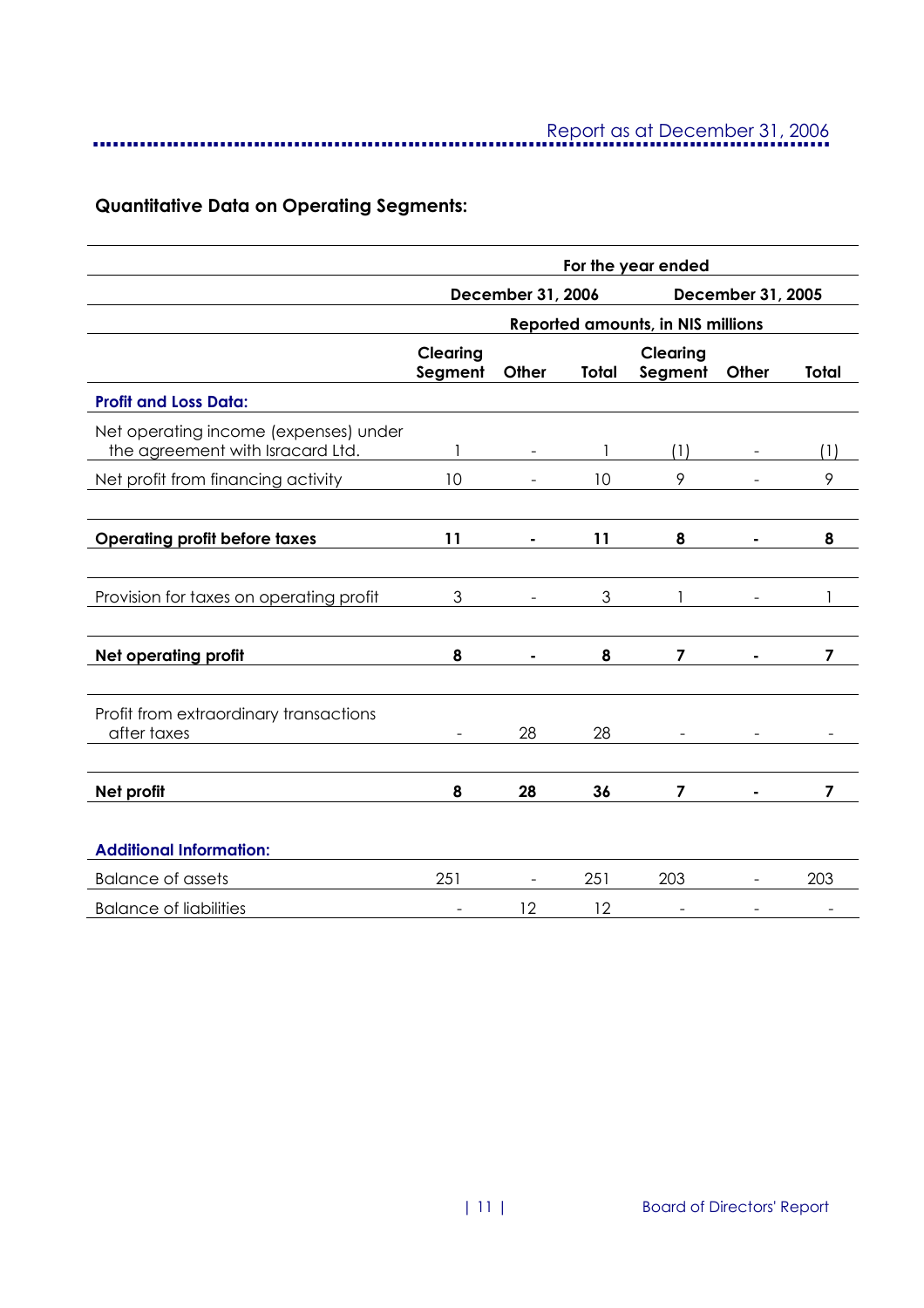

# **Developments in Balance Sheet Items**

**The balance sheet** as at December 31, 2006 totaled NIS 251 million, compared with NIS 203 million on December 31, 2005.

The following are the developments in the principal balance sheet items:

**Other assets** totaled NIS 251 million on December 31, compared with NIS 203 million at the end of 2005. The increase resulted from an increase in the debt balance of Isracard, due to the increase in shareholders' equity of the Company deposited with Isracard.

**Shareholders' equity** totaled NIS 239 million on December 31, 2006, compared with NIS 203 million at the end of 2005. The 17.7% increase resulted from the Company's net profit in 2006.

**The ratio of shareholders' equity to the balance sheet** reached 95.2% on December 31, 2006, compared with 100% at the end of 2005.

**The ratio of capital to risk components** reached 96.8% on December 31, 2006, compared with 100% at the end of 2005. The minimum capital ratio required by the Bank of Israel is 9%.

# **Antitrust Issues and Recommendations for Additional Regulation**

Most of the Company's activity in Israel is performed for the Company and on its behalf by its sister company Isracard Ltd. (hereinafter: "Isracard"). In the area of clearing, this activity includes clearing of transactions executed with businesses in Israel in foreign currency using MasterCard cards issued abroad. Isracard clears, for itself, transactions executed with businesses in Israel using MasterCard and Isracard cards issued in Israel, and transactions executed in Israel in Israeli currency using MasterCard cards issued abroad.

Reports by Isracard and by Bank Hapoalim B.M. (hereinafter: the "Bank") indicate the following, among other matters: In May 2005, the Antitrust Commissioner (hereinafter: the "Commissioner") declared Isracard a holder of a monopoly in clearing Isracard and MasterCard charge cards. Isracard appealed this declaration; the Commissioner presented Isracard with a draft of directives for a monopoly, to which Isracard submitted objections; in October 2006, Isracard and the Bank, together with other credit card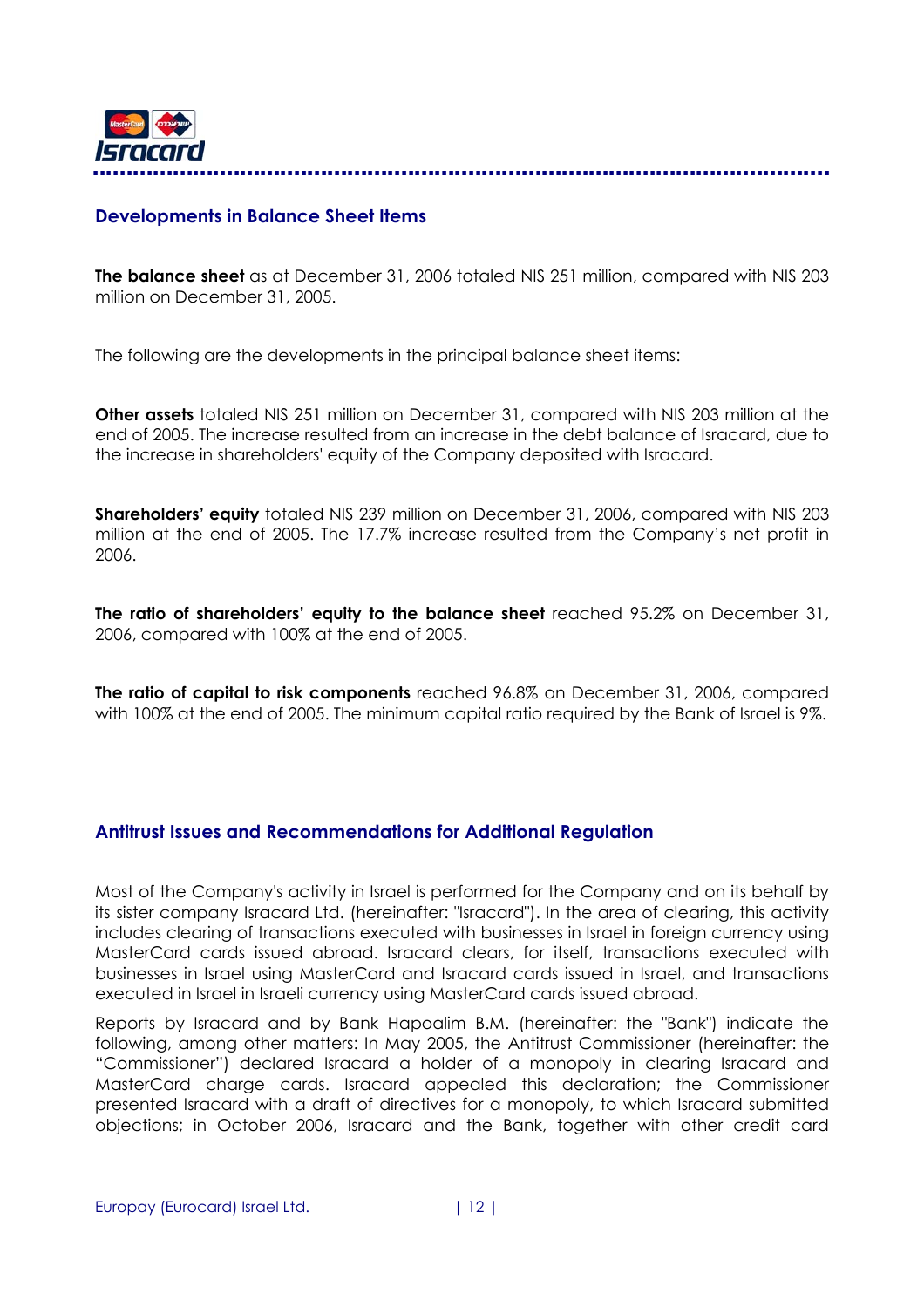# Report as at December 31, 2006

companies (not including the Company) and other banks, filed a request with the Antitrust Tribunal to approve a binding arrangement under the terms formulated and agreed upon with the Antitrust Commissioner; at this stage, a provisional permit has been granted in response to this request, pending a discussion of a temporary permit and the objections submitted. The aforesaid arrangement includes, among other things, the establishment of an interchange fee (a fee paid by clearers of transactions in credit cards to the issuers of the credit cards).

Although the Company is not directly associated with the processes described above, the Company estimates that their materialization or partial materialization may influence the activity of Isracard and of competitors in the area of credit cards in Israel, thereby also indirectly affecting the course of action of the Company, and may have a material adverse impact on the Company's financial results in the future. The Company cannot estimate which of the factors mentioned will materialize, when such factors may materialize, or what would be the extent of the impact.

A report by the Interministerial Committee for the Examination of Market Failures in the Credit Card Industry (hereinafter: the "Committee"), headed by the Accountant-General at the Ministry of Finance, was published at the end of February 2007. The Committee believes there are market failures in the credit card market and proposes amending the Banking (Licensing) Law, 5741-1981, in order to implement the following recommendations:

- A. To appoint a qualified entity who in order to ensure competition in the area of clearing charge cards will have the authority to:
	- 1. Require mutual clearing among the three credit card companies currently operating in the Visa and MasterCard markets, as well as between the aforesaid three companies and any new company to enter these markets.
	- 2. Require issuers in a closed credit card system of significant volume to allow all clearers to clear their cards, thereby opening the clearing of these credit card systems to competition.
- B. To appoint the Supervisor of Banks as the authorized entity, and to grant him the authority to supervise issuers and clearers, including supervision of the rate of interchange fees.
- C. To encourage new suppliers to enter the field of issuing and clearing.
- D. The Committee also made recommendations regarding the discount of transactions performed using credit cards (hereinafter: "discount").

The Company estimates that legislation in accordance with the recommendations of the Committee regarding the clearing of transactions executed in credit cards (as opposed to its recommendations regarding discount) and the subsequent activity of existing or new competitors in the credit card market may influence the Company's course of action and its income; however, at this stage the Company cannot estimate the extent of the impact on its course of action and income.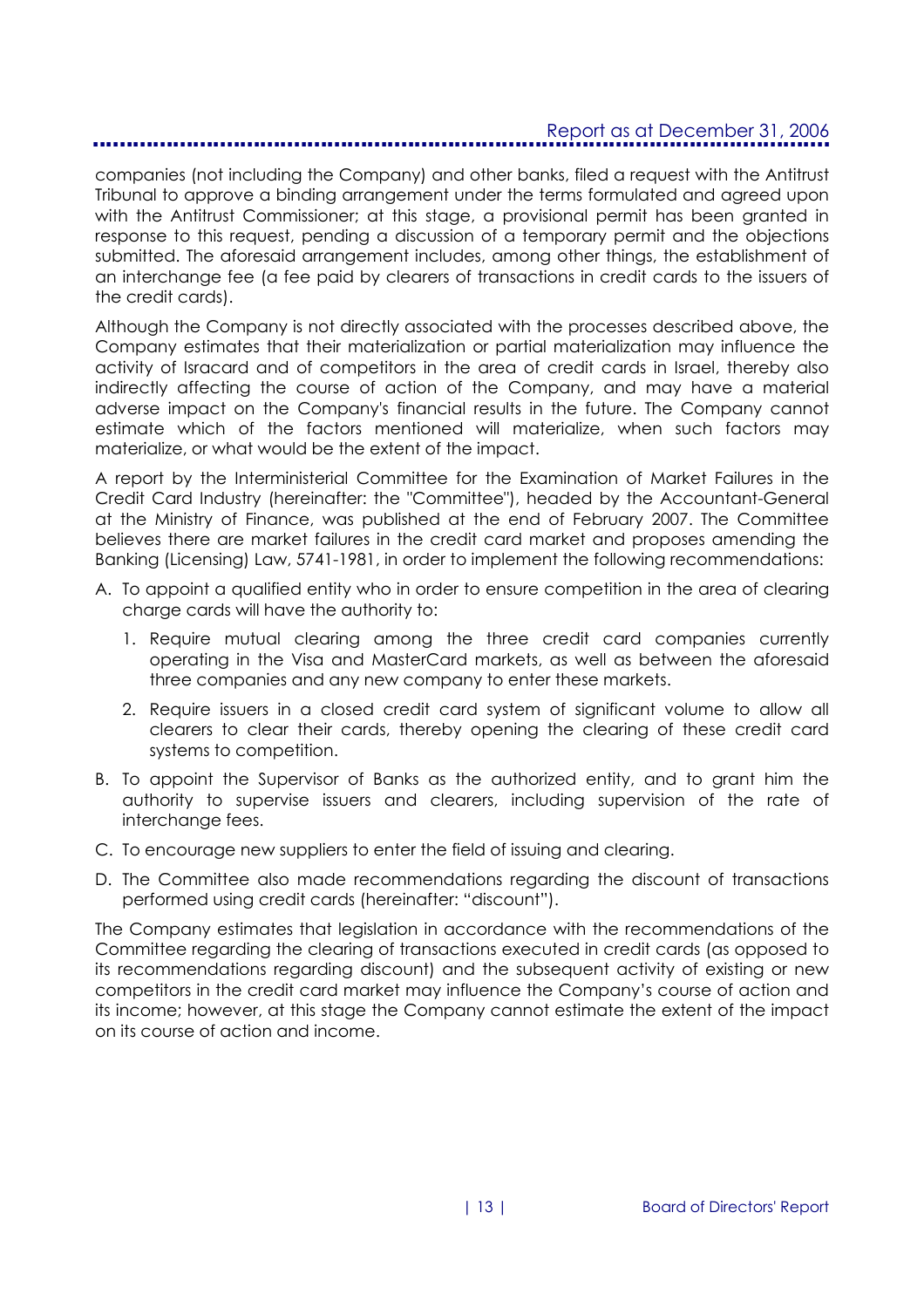

### **Indemnification of Directors**

The Company has undertaken a commitment to indemnify directors of the Company.

The aggregate amount of the indemnification to be provided by the Company under the obligation to all directors in respect of one or more indemnification events shall not exceed 30% (thirty percent) of its shareholders' equity according to its financial statements dated June 30, 2004 (which stood at a total of NIS 190 million).

#### **Agreement with Isracard Ltd.**

An agreement has been signed between the Company and Isracard (a sister company) to regulate their common activities. The main principles of the agreement are described below:

#### **A. Clearing of transactions executed in Israel using cards issued abroad**

Clearing of transactions executed in Israel, in Israeli or foreign currency, and paid to the supplier in Israeli currency shall be performed by Isracard, while clearing of transactions executed in Israel in foreign currency and paid to the supplier in foreign currency shall be performed by the Company.

#### **B. Payment for management and operation**

The Company shall pay Isracard for the management and operation of the arrangement, as agreed between them.

# **Event after the Balance Sheet Date**

On March 11, 2007, Bank Hapoalim B.M. (hereinafter: the "Bank") published an immediate report announcing that it had reached an agreement with The Phoenix Holdings Ltd. (hereinafter: "The Phoenix") under which The Phoenix will acquire 25% of the shares of the Company and 25% of the shares of Isracard Ltd., a sister company.

The consideration to be paid by The Phoenix to the Bank will be calculated based on an aggregate value of NIS 2.55 billion for the companies. In the case of an offering to the public of the companies within 15 months, the value of the transaction will be adjusted to an amount representing 90% of the value at the offering, up to an amount of NIS 2.7 billion.

Execution of the transaction is subject to due diligence and various regulatory approvals, as well as approval by the managements and boards of directors of the Bank and of The Phoenix.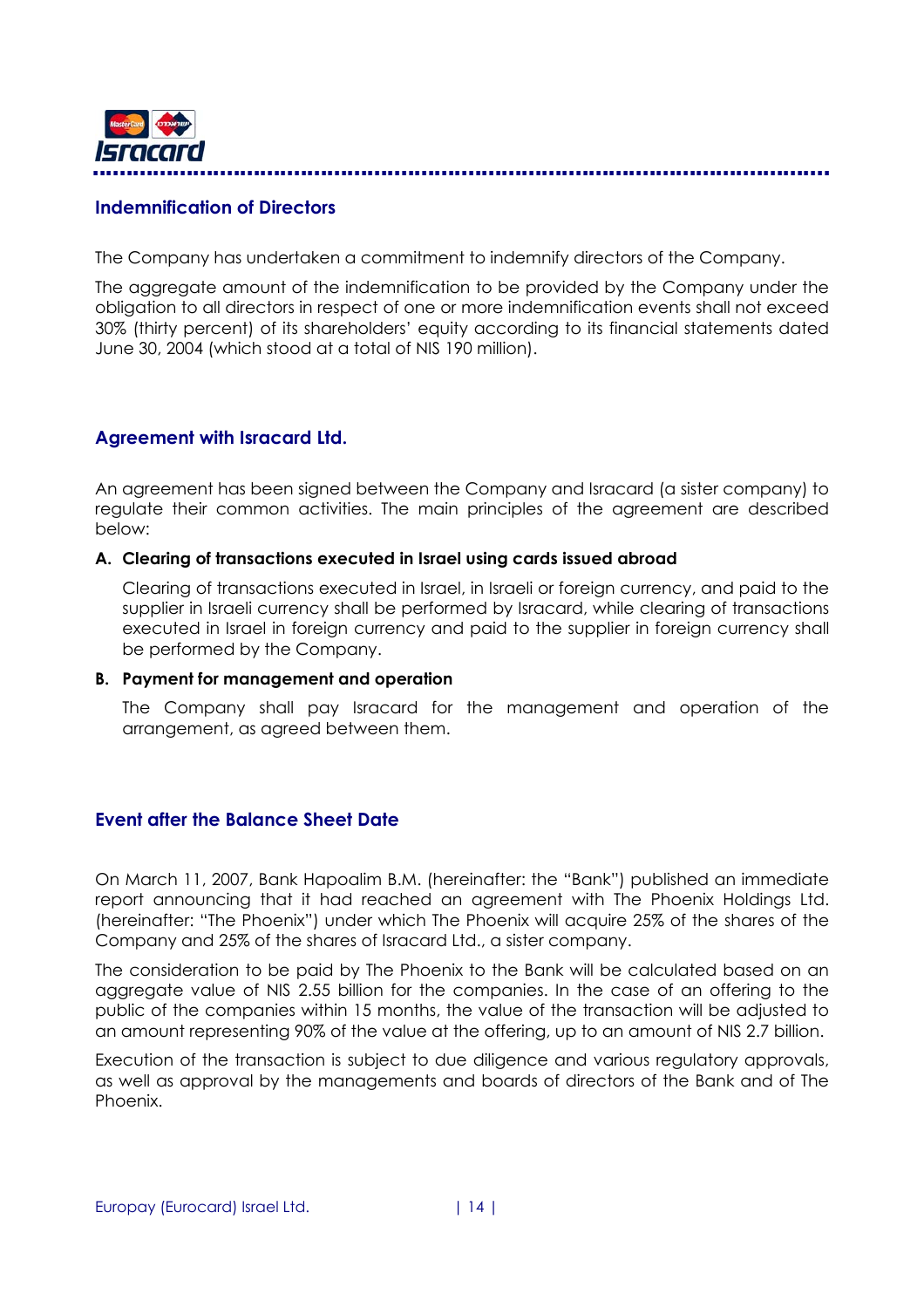# **The Board of Directors**

In 2006, the Board of Directors of the Company continued to set forth the Company's policy and the guidelines for its activity and establish directives on various matters.

13 meetings of the Board of Directors and 7 meetings of the Audit Committee were held in 2006.

#### **Members of the Board**

| Chairman of the Board of Directors of the Company.                                                                                                                                                                                                                                                                                                                                                                                                                                               |
|--------------------------------------------------------------------------------------------------------------------------------------------------------------------------------------------------------------------------------------------------------------------------------------------------------------------------------------------------------------------------------------------------------------------------------------------------------------------------------------------------|
| Chairman of the board of directors of the following companies:<br>Israel Salt Industries Ltd.; Isracard Ltd.; Aminit Ltd.; Poalim Capital<br>Markets Ltd.; Poalim Express Ltd.; Poalim Capital Markets and<br>Investment Holdings Ltd.; Poalim Ventures - Fund Management<br>Ltd.; Poalim Capital Markets - Investment House Ltd.; Diur B.P.<br>Ltd.                                                                                                                                             |
| Chairman of the Administrative Committee of the Poalim in the<br>Community Foundation; Chairman of Beterem Organization;<br>Chairman of the Administrative Committee of the Peretz Naftali<br>Fund.                                                                                                                                                                                                                                                                                              |
| Member of the board of directors of the following companies:<br>Elran (D.D.) Investments Ltd.; Intact Investments Ltd.; Intact<br>Holdings Ltd.; Danran Holdings Ltd.; Intact Real Estate and<br>Infrastructures Ltd.; Adam-Dan Investments Ltd.; Dankner (D.D.)<br>Infrastructures Ltd.; Leenoy Holdings Ltd.; Kirur Mazon Atlit Ltd.;<br>Salt Industries Share Holdings (1998) Ltd.; Bank Hapoalim B.M.;<br>Carmel Chemicals Ltd.; Sheraton Moriah (Israel) Ltd.; Sea Gate<br>Mariculture Ltd. |
| Head of Marketing and Strategic Planning Division at Bank<br>Hapoalim B.M.                                                                                                                                                                                                                                                                                                                                                                                                                       |
| Member of the board of directors of Isracard Ltd.                                                                                                                                                                                                                                                                                                                                                                                                                                                |
| Attorney.                                                                                                                                                                                                                                                                                                                                                                                                                                                                                        |
| Serves as an external director under the Bank of Israel's Proper<br>Conduct of Banking Business Directive No. 301.                                                                                                                                                                                                                                                                                                                                                                               |
| Member of the board of directors of the following companies:<br>Isracard Ltd.; Timna Copper Mines Ltd.                                                                                                                                                                                                                                                                                                                                                                                           |
|                                                                                                                                                                                                                                                                                                                                                                                                                                                                                                  |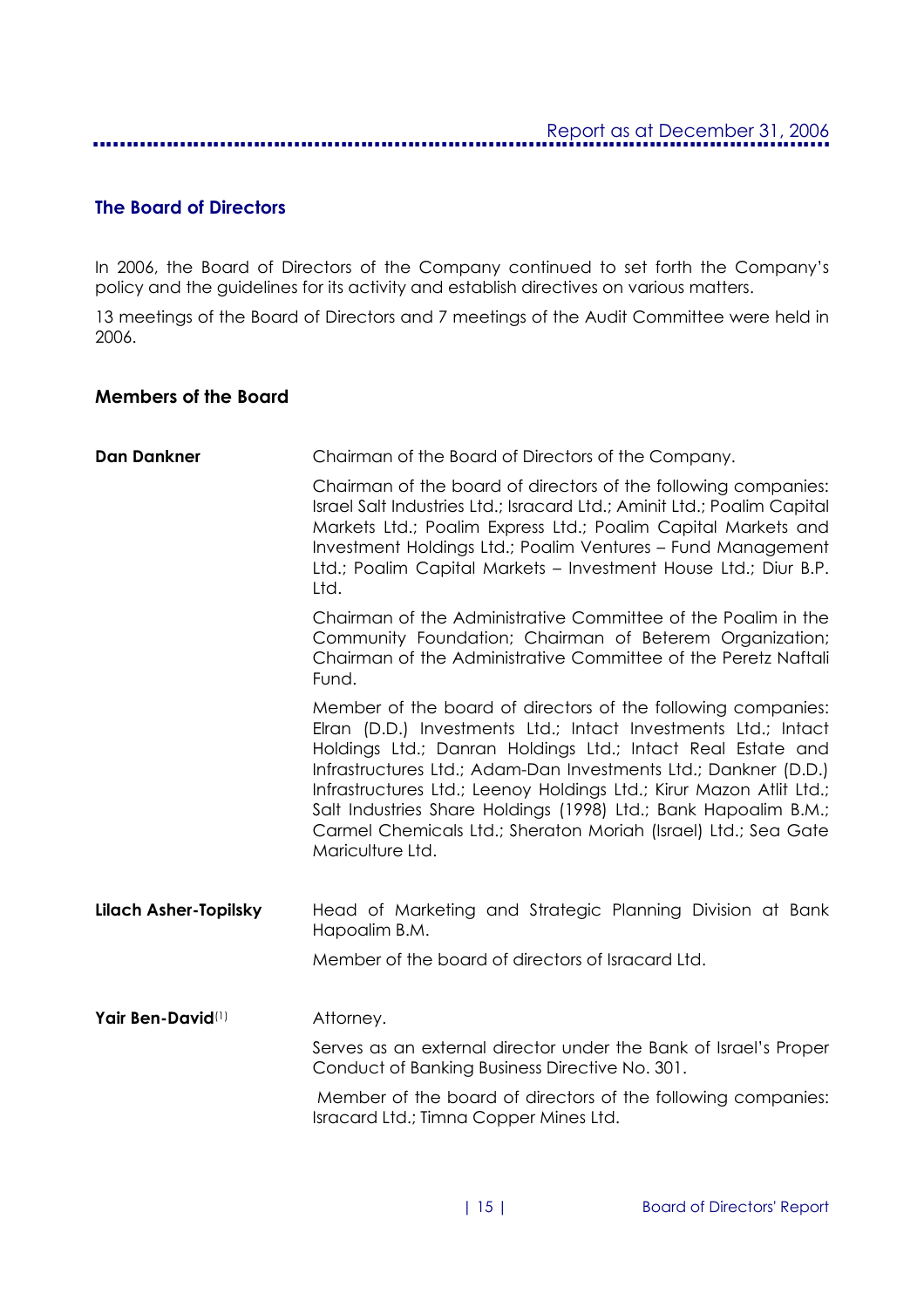

| <b>Tamar Ben-David</b> | Attorney.                                                                                                                                                                                                                                                                           |
|------------------------|-------------------------------------------------------------------------------------------------------------------------------------------------------------------------------------------------------------------------------------------------------------------------------------|
|                        | Serves as an external director under the Bank of Israel's Proper<br>Conduct of Banking Business Directive No. 301.                                                                                                                                                                  |
|                        | Member of the board of directors of the following companies:<br>Deutsche Securities Israel Ltd.; Isracard Ltd.; Aminit Ltd.                                                                                                                                                         |
|                        |                                                                                                                                                                                                                                                                                     |
| <b>Jacky Wakim</b>     | Accountant.                                                                                                                                                                                                                                                                         |
|                        | Serves as an external director under the Bank of Israel's Proper<br>Conduct of Banking Business Directive No. 301.                                                                                                                                                                  |
|                        | Member of the board of directors of the following companies:<br>Mifal Hapayis; Local Government Economic Services Insurance<br>Agency (1992) Ltd.; Local Government Economic Services Ltd.;<br>Isracard Ltd.; Poalim Express Ltd.; MTM - Scientific Industries<br>Center Haifa Ltd. |
|                        | Member of the Advisory Council to the Bank of Israel.                                                                                                                                                                                                                               |
|                        |                                                                                                                                                                                                                                                                                     |
| <b>Ron Wexler</b>      | Head of E-Banking and Business Development Division at Bank<br>Hapoalim B.M.                                                                                                                                                                                                        |
|                        | Member of the board of directors of the following companies:<br>Isracard Ltd.; MyBills Ltd.                                                                                                                                                                                         |
| <b>Eldad Kahana</b>    | Attorney at Bank Hapoalim B.M.                                                                                                                                                                                                                                                      |
|                        | Member of the board of directors of the following companies:<br>Isracard Ltd.; Aminit Ltd.                                                                                                                                                                                          |
| <b>David Luzon</b>     | Member of the Board of Management of Bank Hapoalim B.M.,<br>Head of Information Technology and Operations.                                                                                                                                                                          |
|                        | Member of the board of directors of the following companies:<br>Isracard Ltd.; Automated Banking Services Ltd.; Bank Clearing<br>Center Ltd.; Poalit Ltd.                                                                                                                           |
| <b>Moshe Amit</b>      | Director of companies.                                                                                                                                                                                                                                                              |
|                        | Chairman of the board of directors of the following companies:<br>Delek Israel Fuel Company Ltd.; Global Factoring Ltd.                                                                                                                                                             |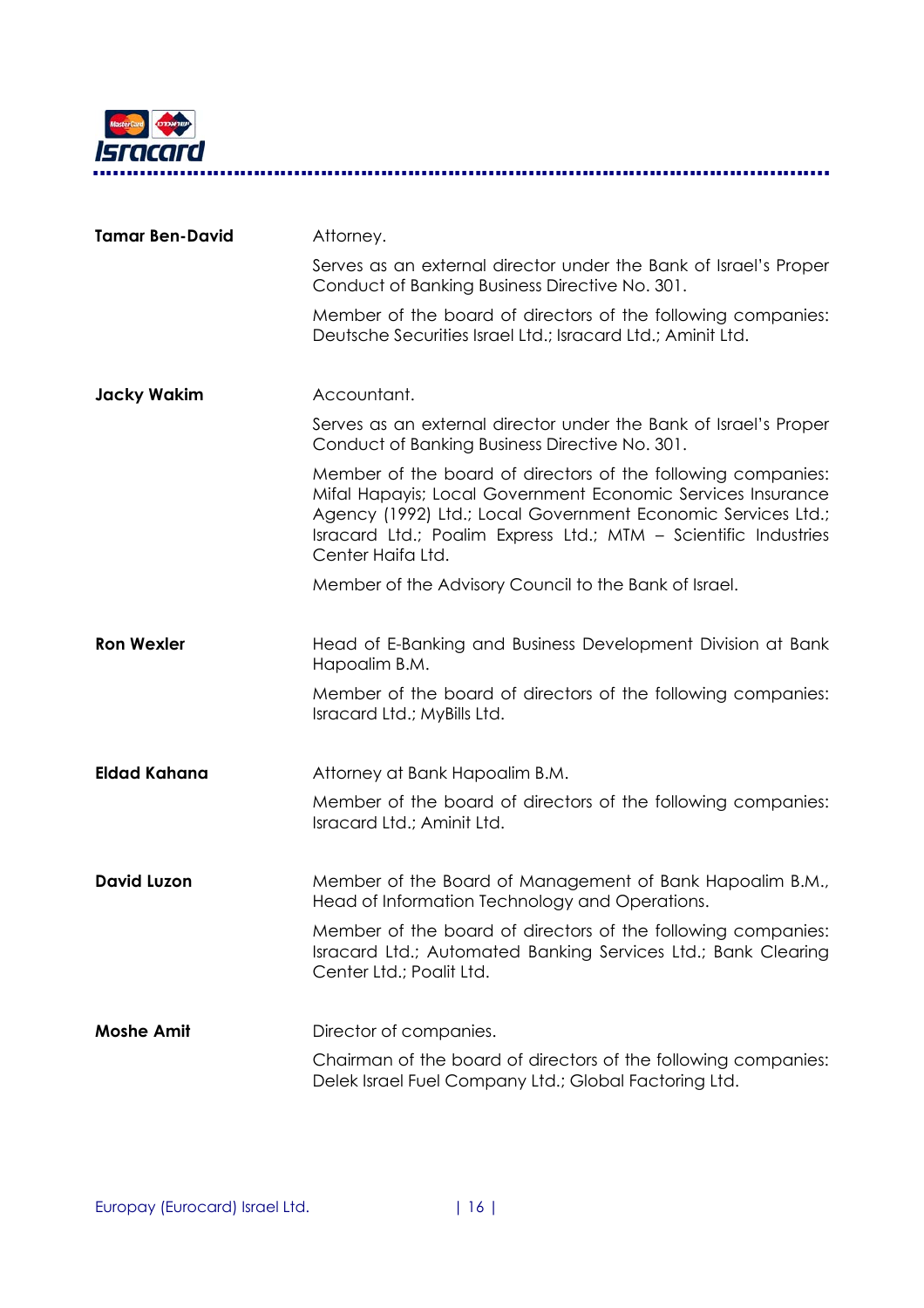**Report as at December 31, 2006** 

|                            | Member of the board of directors of the following companies:<br>Isracard Ltd.; Bank Hapoalim (Switzerland) Ltd.; Delek Group<br>Ltd.; Saint Lawrence Bank, Barbados; Poalim Capital Markets -<br>Investment House Ltd.; Tempo Beer Industries Ltd.; Blue Square<br>Chain Properties & Investments Ltd. |
|----------------------------|--------------------------------------------------------------------------------------------------------------------------------------------------------------------------------------------------------------------------------------------------------------------------------------------------------|
| <b>Uriel Paz</b>           | Hasharon Regional Manager at Bank Hapoalim B.M.                                                                                                                                                                                                                                                        |
|                            | Member of the boards of directors of the following companies:<br>Isracard Ltd.; Paz D.A. Investments Ltd.                                                                                                                                                                                              |
| <b>Dafna Pelli</b>         | Director of companies.                                                                                                                                                                                                                                                                                 |
|                            | Member of the boards of directors of the following companies:<br>Isracard Ltd.; Bank Otsar Hahayal Ltd.; Board of Governors of<br>the Jerusalem College of Engineering.                                                                                                                                |
| <b>Zion Kenan</b>          | Deputy CEO and Member of the Board of Management of<br>Bank Hapoalim B.M., Head of Retail Banking.                                                                                                                                                                                                     |
|                            | Member of the board of directors of the following companies:<br>Isracard Ltd.; Poalim Express Ltd.; Poalim Asset Management<br>(Ireland) Ltd.; PAM Holdings Ltd.; Poalim Asset Management<br>(UK) Ltd.; Bank Pozitif Credi Ve Kalkinma Bankasi Anonim Sirketi.                                         |
| <b>Haim Krupsky</b>        | General Manager of the following credit card companies:<br>Isracard Ltd.; Europay (Eurocard) Israel Ltd.; Aminit Ltd.; Poalim<br>Express Ltd. (as of March 27, 2006). <sup>(2)</sup>                                                                                                                   |
|                            | Chairman of the board of directors of the following companies:<br>Tzameret Mimunim Ltd.; Isracard (Nechasim) 1994 Ltd.; Isracard<br>Mimun Ltd.                                                                                                                                                         |
|                            | Member of the board of directors of the following companies:<br>Isracard Ltd.; Aminit Ltd.; Poalim Express Ltd.; Store Alliance Com<br>$Ltd.$ <sup>(3)</sup>                                                                                                                                           |
|                            | Member of the Board of Governors of the Tel Aviv Museum of<br>Art.                                                                                                                                                                                                                                     |
| Yacov Rozen <sup>(4)</sup> | Member of the Board of Management of Bank Hapoalim B.M.,<br>Head of Finance and Information Systems.                                                                                                                                                                                                   |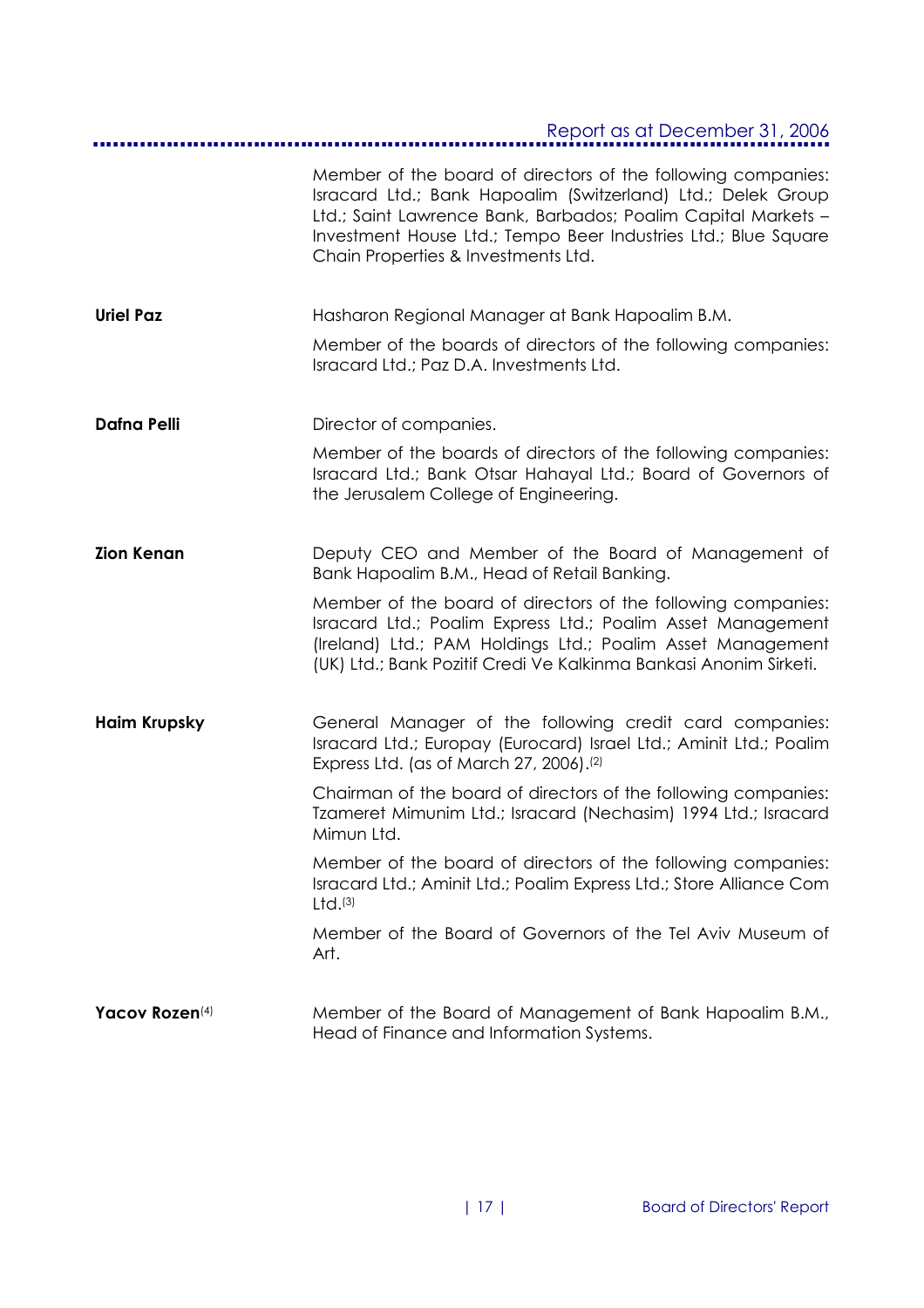

|                     | Member of the board of directors of the following companies:<br>Isracard Ltd.; Aminit Ltd.; Maalot - The Israel Securities Rating<br>Company Ltd.; Poalim Egoz - Hevra Finansit Ltd.; Poalim Capital<br>Markets – Investment House Ltd.; Poalim Capital Markets and<br>Investment Holdings Ltd.; Sure-Ha International Ltd. |
|---------------------|-----------------------------------------------------------------------------------------------------------------------------------------------------------------------------------------------------------------------------------------------------------------------------------------------------------------------------|
| <b>Ronny Shaten</b> | Industrialist and director of companies.                                                                                                                                                                                                                                                                                    |
|                     | Serves as an external director under the Bank of Israel's Proper<br>Conduct of Banking Business Directive No. 301.                                                                                                                                                                                                          |
|                     | CEO of Super Plast Ltd.                                                                                                                                                                                                                                                                                                     |
|                     | Chairman of the board of directors of the following companies:<br>Super Plast Ltd., A.M.S. Electronics Ltd.                                                                                                                                                                                                                 |
|                     | Member of the board of directors of the following companies:<br>Isracard Ltd.; Aminit Ltd.; Poalim Express Ltd.; Newlog Ltd.; Exel -<br>Multi Purpose Logistics Ltd.; Overseas Commerce Ltd.; Exel<br>M.P.L. – A.V.B.A. Ltd.                                                                                                |

#### **Isaac Behar**(5)

#### **Shy Talmon**(6)

- (1) Serves as a director as of May 1, 2006.
- (2) Until March 26, 2006, served as Deputy Chairman of the Board of Directors of Poalim Express Ltd.
- (3) Until July 2006, served as a director of MasterCard Europe sprl. Also served until that date as Chairman of the Southern Europe Sub-Regional Board of MasterCard Europe.
- (4) Serves as a director as of August 10, 2006.
- (5) Ceased to serve as a director on August 10, 2006.
- (6) Ceased to serve as a director on May 1, 2006.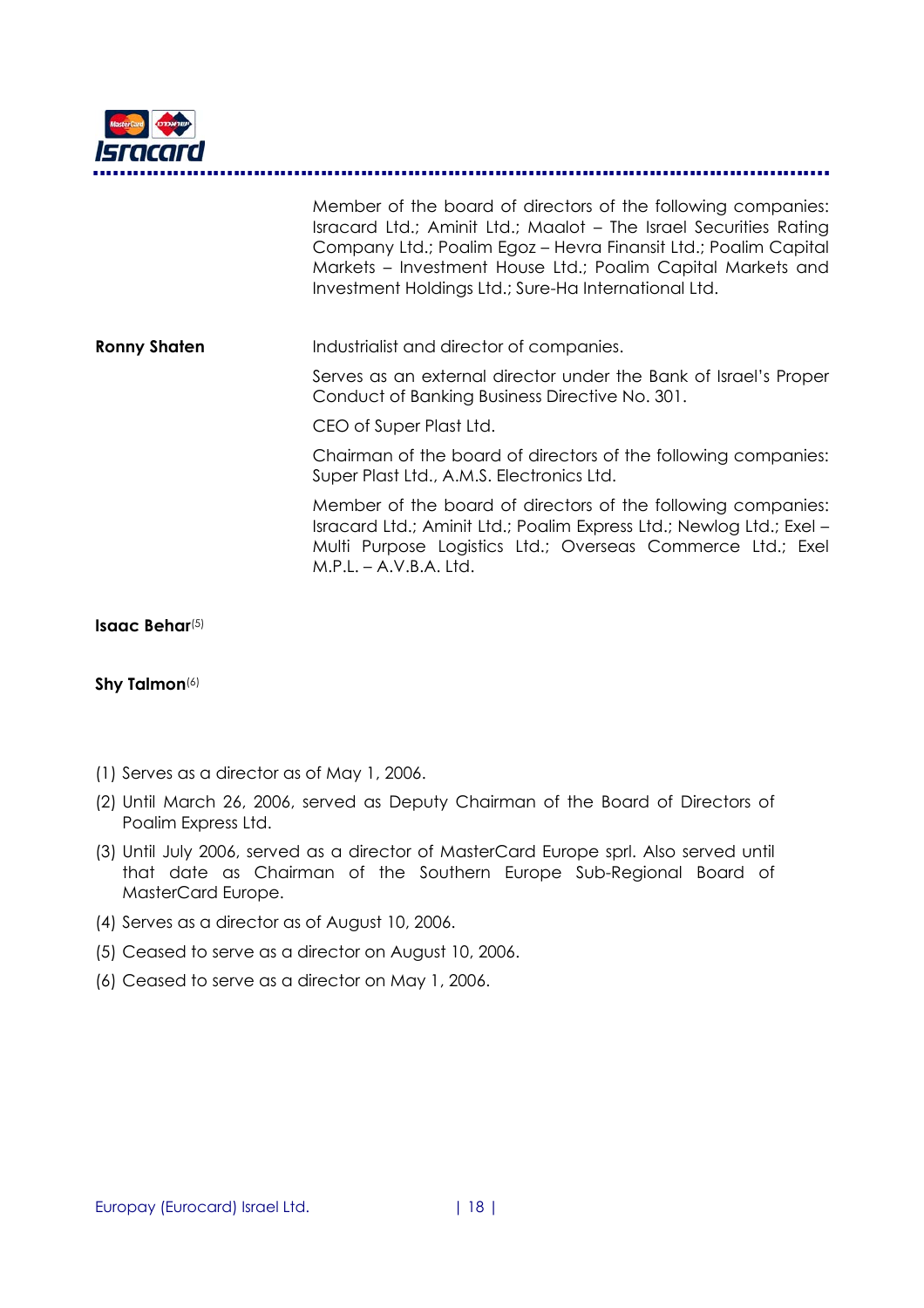# Report as at December 31, 2006

# **Members of the Board of Management:**

| <b>Haim Krupsky</b>   | Chief Executive Officer.                       |
|-----------------------|------------------------------------------------|
| <b>Pinhas Shalit</b>  | Head of Finance and Administration.            |
| <b>Ronen Zaretsky</b> | Head of Information Technology and Operations. |
| Eli Burg              | Head of Trade and Sales.                       |
| <b>Moshe Livnat</b>   | Head of Marketing and Public Relations.        |
| Alberto Langa         | Head of Security.                              |
| <b>David Cohen</b>    | Head of Customer Relations.                    |
| <b>David Doron</b>    | Head of Human Resources and Organization.      |
| Ami Elfan             | Head of Strategic Planning.                    |
| Ayala Tidhar          | Head of Advertising, Head of Local Cards Unit. |
| <b>Ron Cohen</b>      | Head of Credit and Financial Services Unit.    |

**Dan Dankner**  Chairman of the Board of Directors

**Haim Krupsky**  Chief Executive Officer

Tel Aviv, March 12, 2007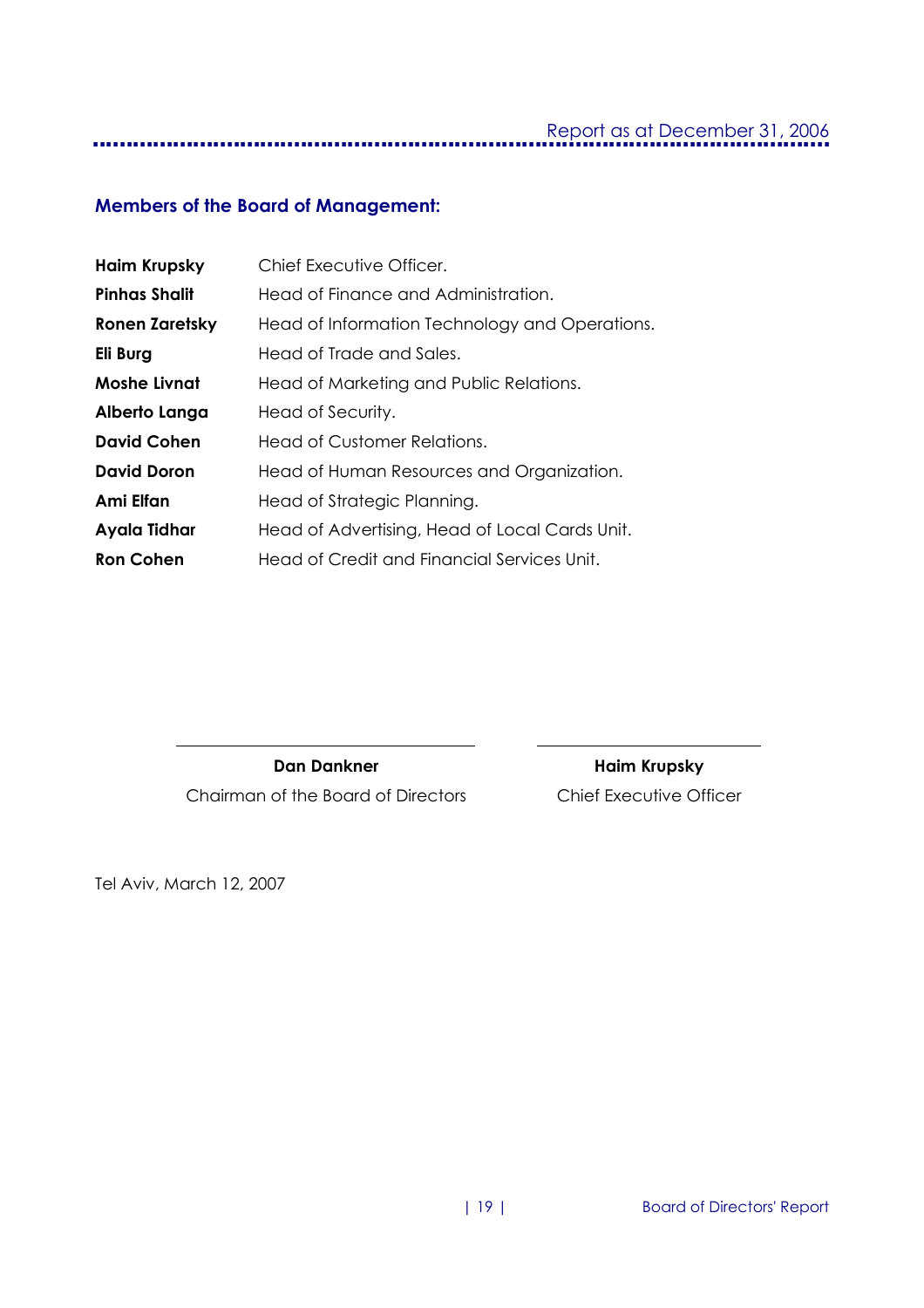Europay (Eurocard) Israel Ltd.

# **Financial Statements**

For the Year Ended December 31, 2006

..........................

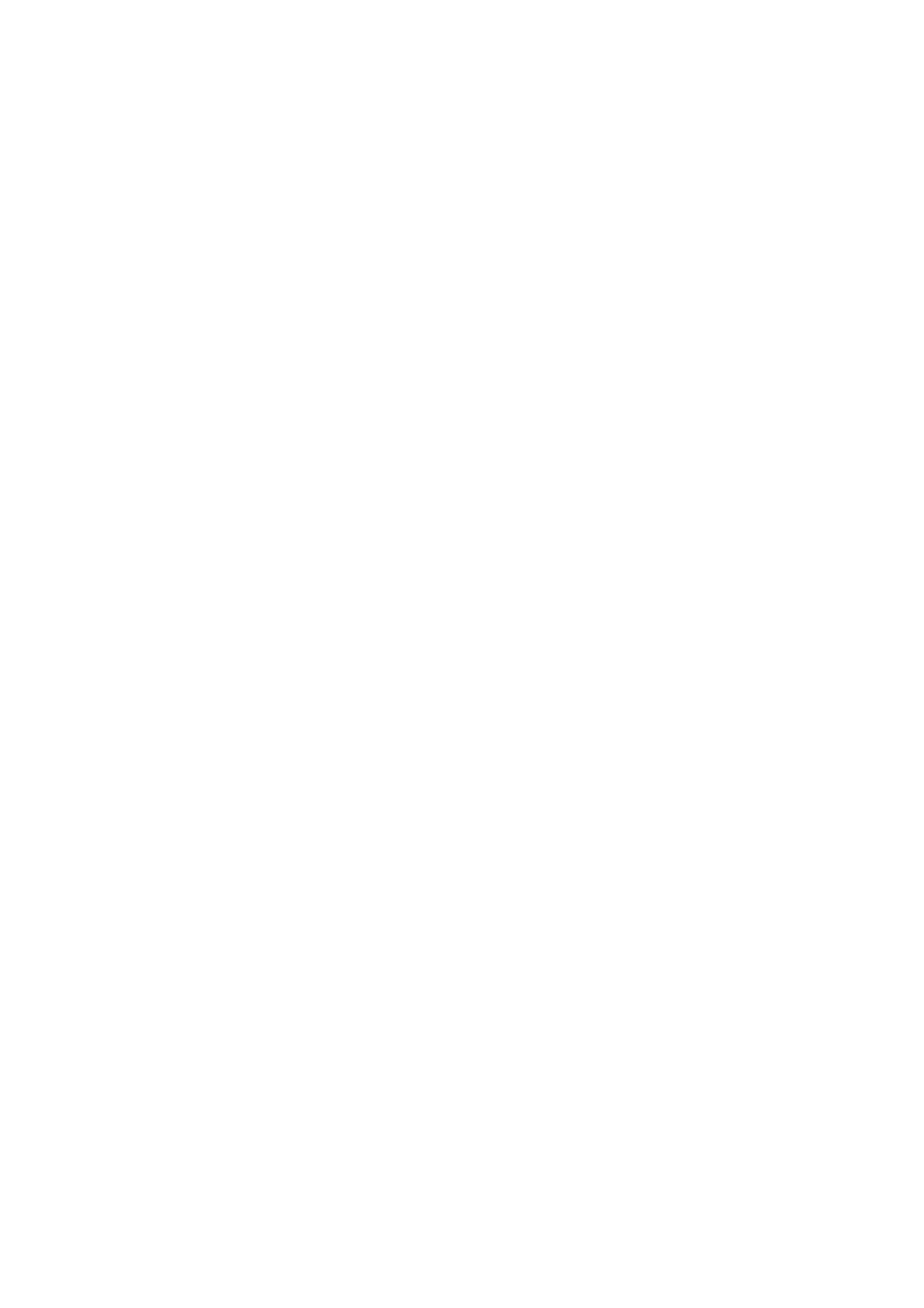

# **Table of Contents**

|                                            | Page |
|--------------------------------------------|------|
| Auditors' Report                           | 23   |
| <b>Balance Sheets</b>                      | 25   |
| Statements of Profit and Loss              | 26   |
| Reports on Changes in Shareholders' Equity | 27   |
| Notes to the Financial Statements          | 28   |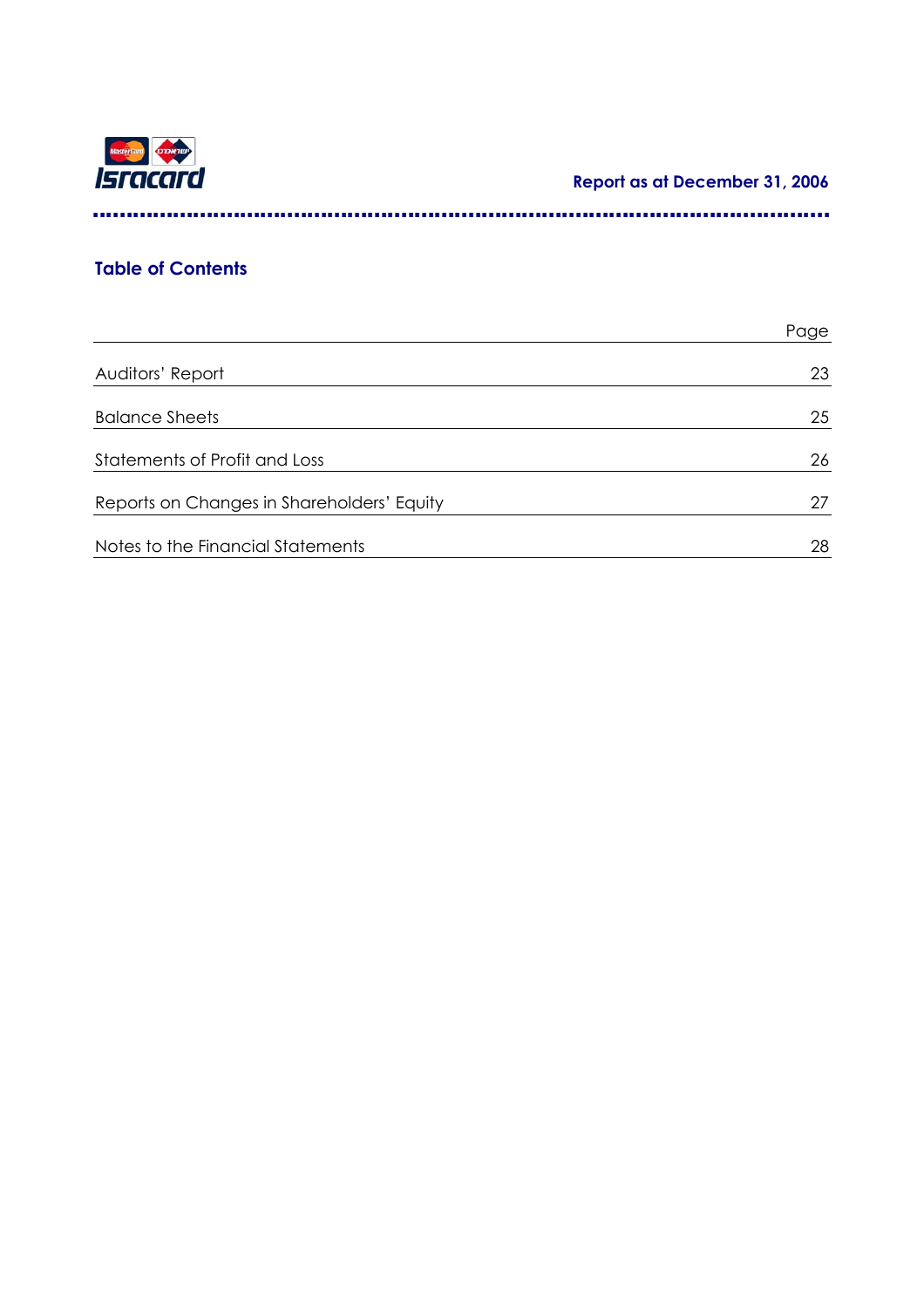



#### **Auditors' Report to the Shareholders of Europay**

We have audited the accompanying consolidated financial statements of Europay Ltd. (hereinafter: "the Company"): Balance Sheets as at December 31, 2006 and 2005 and the related statements of profit and loss, shareholders' equity for each of the two years, the last of which ended December 31, 2006. These financial statements are at the responsibility of the Company's Board of Directors and of its Management. Our responsibility is to express an opinion on these financial statements based on our audit.

We conducted our audit in accordance with Generally Accepted Auditing Standards, including standards prescribed by the Auditors Regulations (Manner of auditor's Performance) 1973. Such standards require that we plan and perform the audit to obtain reasonable assurance that the financial statements are free of material misstatement. An audit includes examining, on a test basis, evidence supporting the amounts and disclosures in the financial statements. An audit also includes assessing the accounting principles used and significant estimates made by the board of directors and by the management of the Company, as well as devaluating the overall financial statement presentation. We believe that our audit provides a reasonable basis for our opinion.

In our opinion, based on our audit the financial statements referred to above present fairly, in all material respects the consolidated financial position of the Company as at December 31, 2006 and 2005 and the results of operations, changes in shareholders' equity for each of the two years, the last of which ended December 31, 2006, in conformity with Generally Accepted Accounting Principles. Furthermore, in our opinion, these statements have been prepared in accordance with the directives and guidelines of the Supervisor of Banks (see note 1.B to the financial statements).

As explained in Note 2, the aforementioned financial statements are presented in reported amounts, in accordance with the accounting standards of the Israel Accounting Standards Board.

Ziv Haft Somekh Chaikin

Certified Public Accountants (Isr.) Certified Public Accountants (Isr.)



Somekh Chaikin, a partnership registered under the Israeli Partnership Ordinance, is the Israeli member firm of KPMG International, a Swiss cooperative.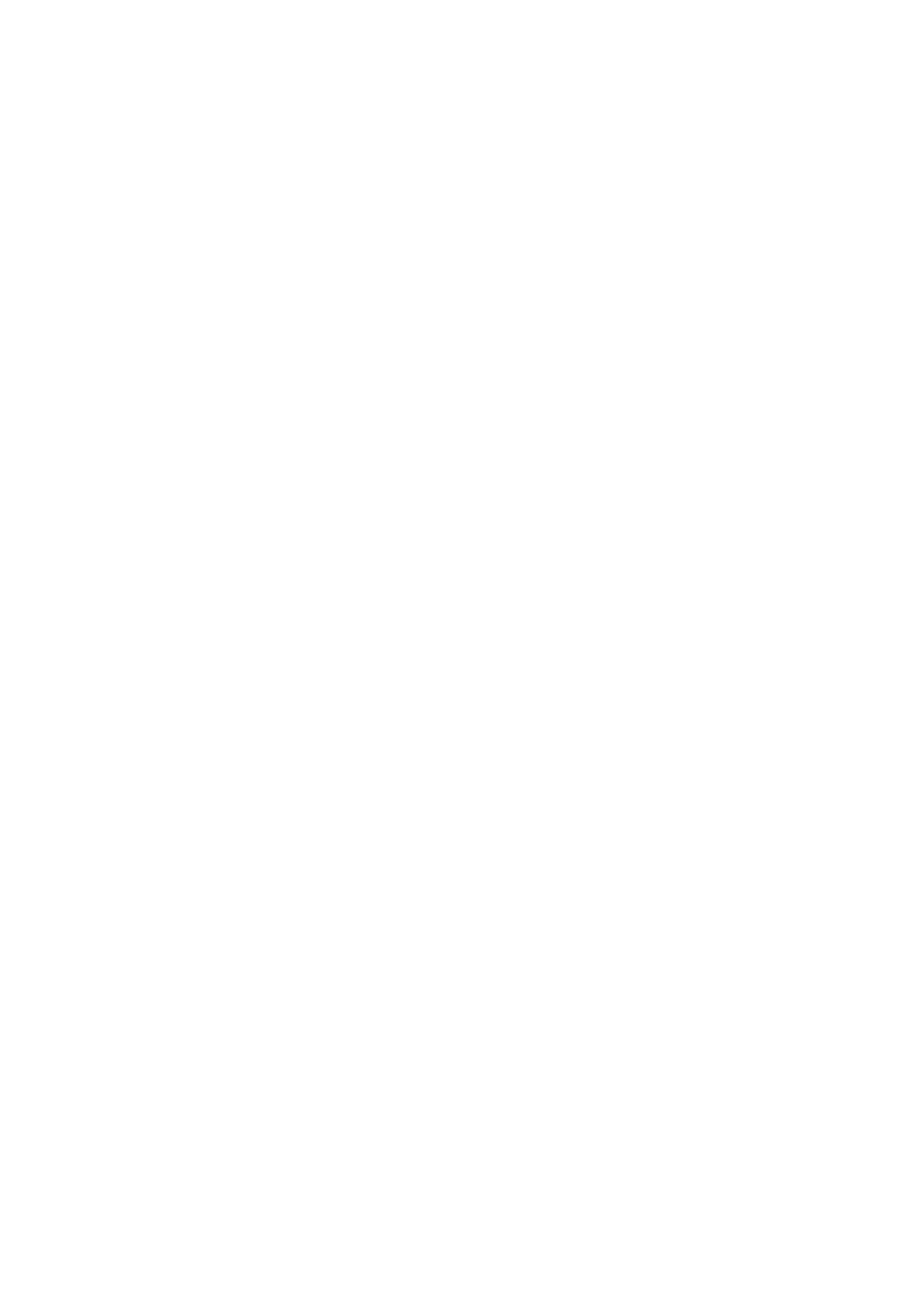

# **Balance Sheets**

Reported amounts In NIS millions

|                                               |             | December 31 |                          |
|-----------------------------------------------|-------------|-------------|--------------------------|
|                                               | <b>Note</b> | 2006        | 2005                     |
| <b>Assets</b>                                 |             |             |                          |
| Other assets                                  | 3           | 251         | 203                      |
| Securities                                    | 4           | $*_{-}$     | $\ast$ _                 |
| <b>Total assets</b>                           |             | 251         | 203                      |
| <b>Liabilities</b>                            |             |             |                          |
| Expenses payable                              |             | 12          |                          |
| <b>Total liabilities</b>                      |             | $12 \,$     | ٠                        |
| Contingent liabilities and special agreements | 6           |             | $\overline{\phantom{a}}$ |
| Shareholders' equity                          | 5           | 239         | 203                      |
| <b>Total liabilities and capital</b>          |             | 251         | 203                      |

\* Amounts lower than NIS 0.5 million.

The company notes are an integral part of the financial statements.

**Dan Dankner**  Chairman of the Board of **Directors** 

**Haim Krupsky**  Chief Executive **Officer** 

**Ita Lampert**  Chief Accountant

Tel Aviv, March 12, 2007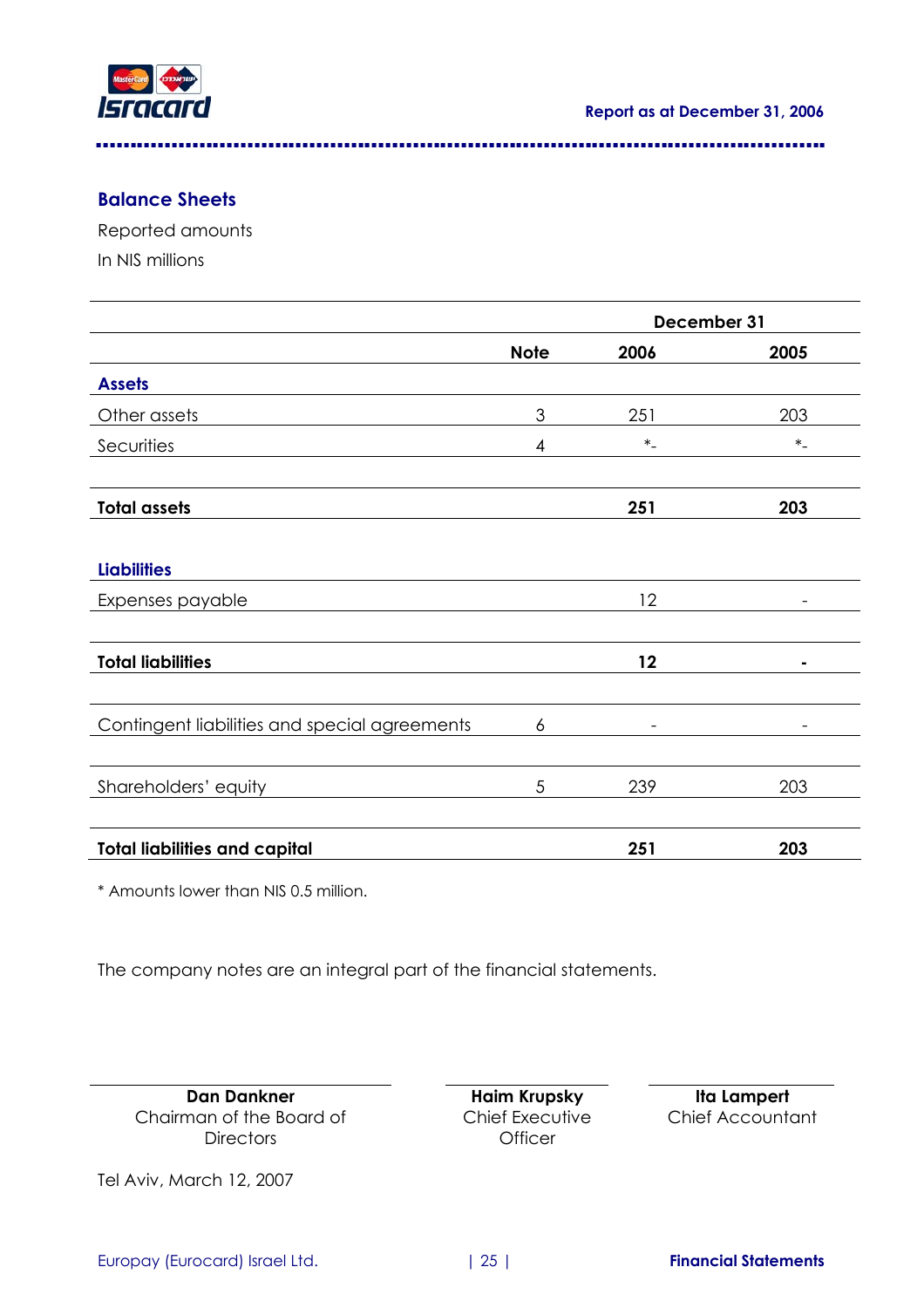

# **Statements of Profit and Loss**

Reported amounts

In NIS millions

|                                                                       |             |         | For the year ended<br>December 31 |
|-----------------------------------------------------------------------|-------------|---------|-----------------------------------|
|                                                                       | <b>Note</b> | 2006    | 2005                              |
| Net operating income (expenses) under agreement<br>with Isracard Ltd. | 6C          |         | (1)                               |
| Profit from financing activity                                        |             | 10      | 9                                 |
| <b>Operating profit before taxes</b>                                  |             | 11      | 8                                 |
| Provision for taxes on operating profit                               | 8           | 3       |                                   |
| <b>Net operating profit</b>                                           |             | 8       | 7                                 |
| Profit from extraordinary transactions after taxes                    | 9           | 28      |                                   |
| Net profit                                                            |             | 36      | 7                                 |
| Net profit per ordinary share (in NIS)                                |             |         |                                   |
| Operating profit                                                      |             | 19      | 17                                |
| Profit from extraordinary transactions                                |             | 67      |                                   |
| <b>Total</b>                                                          |             | 86      | 17                                |
| Number of ordinary shares used in calculation                         |             | 420,000 | 420,000                           |

The company notes are an integral part of the financial statements.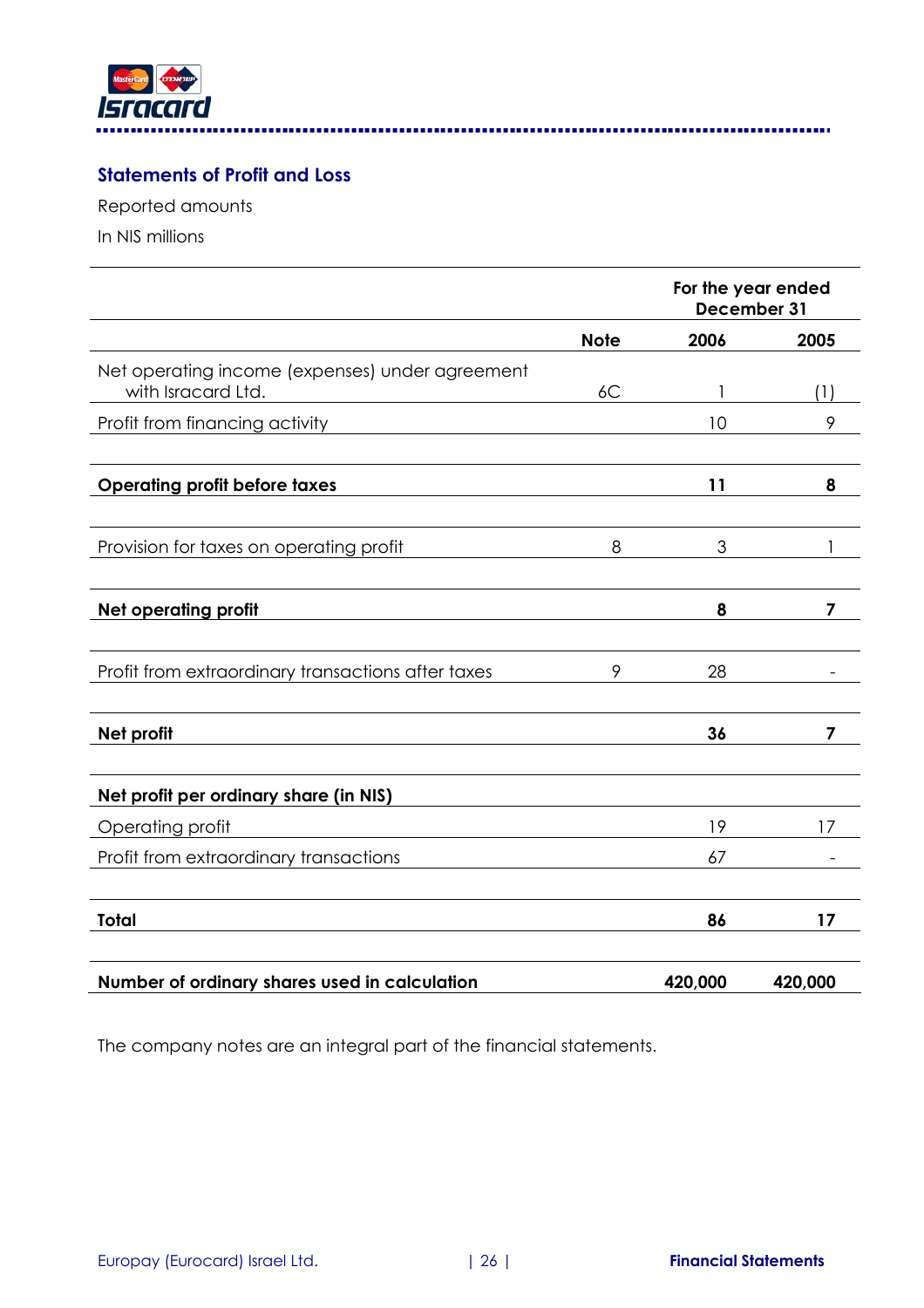

# **Reports on Changes in Shareholders' Equity**

Reported amounts

In NIS millions

|                                        | <b>Share capital</b> | <b>Surpluses</b> | <b>Total shareholders' equity</b> |
|----------------------------------------|----------------------|------------------|-----------------------------------|
| <b>Balance as at January 1, 2005</b>   |                      | 195              | 196                               |
| Net profit in the accounting year      |                      |                  |                                   |
| <b>Balance as at December 31, 2005</b> |                      | 202              | 203                               |
| Net profit in the accounting year      |                      | 36               | 36                                |
| <b>Balance as at December 31, 2006</b> |                      | 238              | 239                               |

The company notes are an integral part of the financial statements.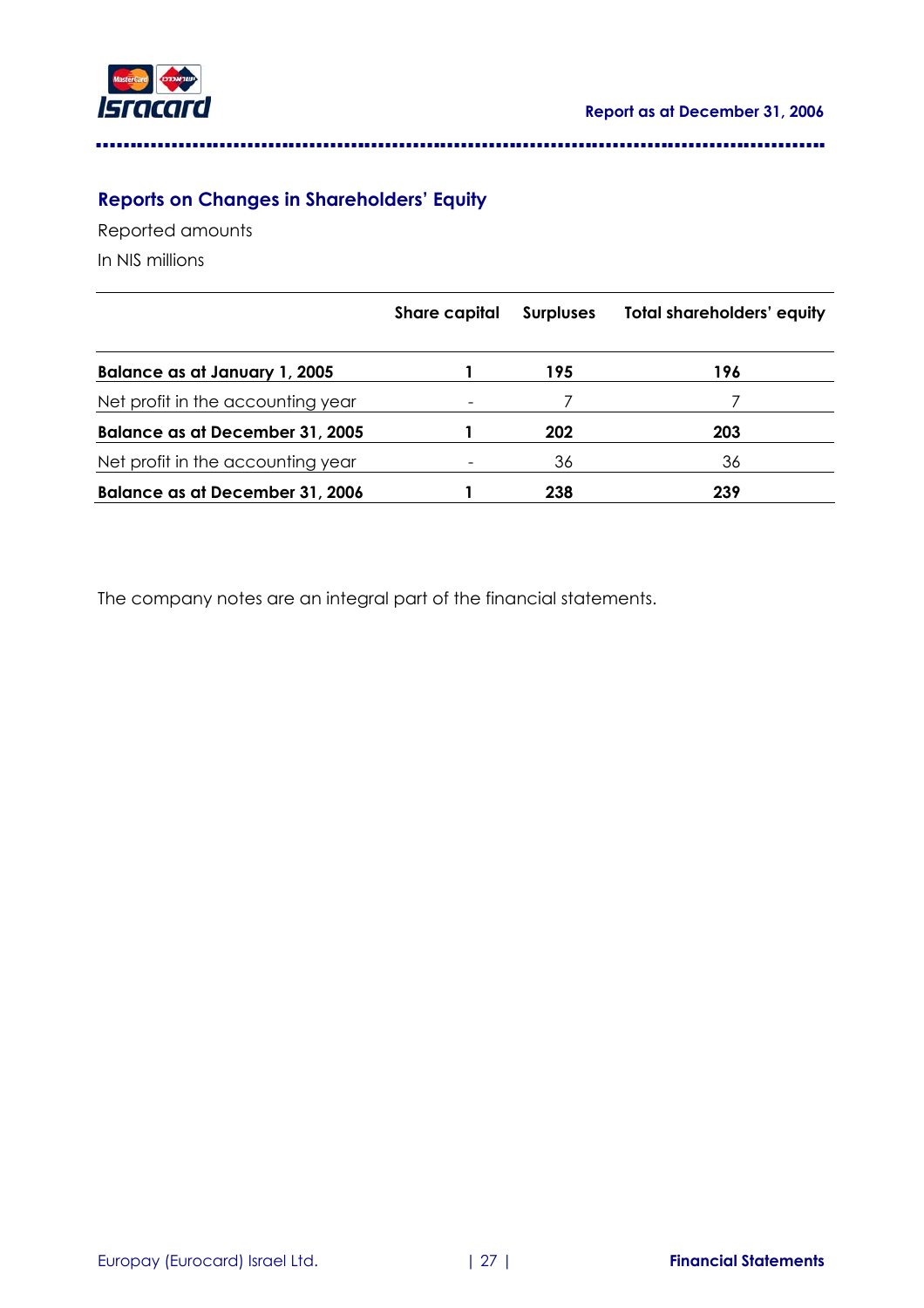

# **Note 1 – General**

A. Europay (Eurocard) Israel Ltd. (hereinafter: the "Company") was established in 1972 and is wholly owned by Bank Hapoalim B.M. The Company is an auxiliary corporation under the Banking (Licensing) Law, 5741-1981.

The Company is mainly engaged in issuing MasterCard type credit cards for use abroad and in clearing transactions in MasterCard type credit cards executed by tourists in Israel with businesses credited in dollars.

B. The financial statements were prepared in accordance with the directives and guidelines of the Supervisor of Banks with regard to financial reporting by credit card companies, opinion statements by the Institute of Certified Public Accountants in Israel, and accounting standards issued by the Israel Accounting Standards Board. Due to the first-time implementation of the directives and guidelines of the Supervisor of Banks, the Company's financial statements as at December 31, 2005 were restated according to the aforesaid directives.

# **Note 2 – Significant Accounting Policies**

#### **A. Definitions**

In these financial statements:

- 1. The Company Europay (Eurocard) Israel Ltd.
- 2. The parent company Bank Hapoalim B.M.
- 3. Related parties As defined in Opinion Statement No. 29 of the Institute of Certified Public Accountants in Israel.
- 4. Interested parties As defined in Paragraph (1) of the definition of an "interested party" of a corporation in Section 1 of the Securities Law.
- 5. Controlling shareholders As defined in the Securities Regulations (Presentation of Transactions between a Corporation and its Controlling Shareholder in Financial Statements), 5756-1996.
- 6. CPI The consumer price index published by the Central Bureau of Statistics.
- 7. USD United States dollar.
- 8. Adjusted amount Nominal historical amount adjusted in accordance with the directives of Opinion Statements No. 23 and 34 and Opinion Statements No. 36 and 37.
- 9. Reported amount Amount adjusted to the transition date (December 31, 2004), with the addition of amounts in nominal values added subsequent to the transition date, and subtracting amounts deducted subsequent to the transition date.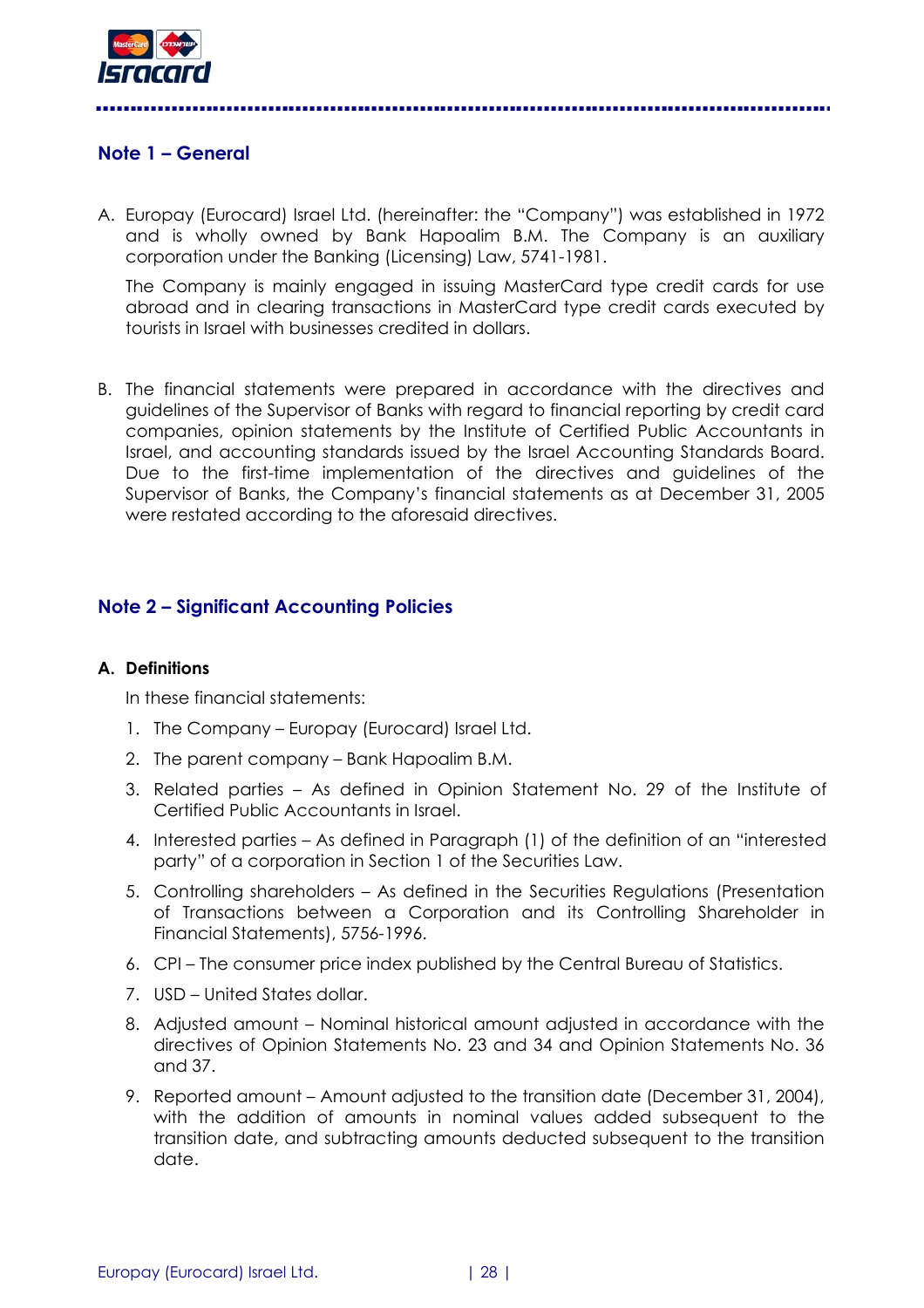# **A. Definitions (cont.)**

- 10. Adjusted financial reporting Financial reporting based on the directives of Opinion Statements No. 23, 34, 36, 37, and 50.
- 11. Nominal financial reporting Financial reporting based on reported amounts.

### **B. Financial Statements in Reported Amounts**

- 1. In October 2001, the Israeli Accounting Standards Board published Accounting Standard No. 12, with regard to "Cessation of Adjusting Financial Statements." In accordance with this Standard, and in accordance with Accounting Standard No. 17, of December 2002, the adjustment of financial statements ceased as of January 1, 2004. The adjusted amounts appearing in financial statements as at December 31, 2003 were used as a starting point for nominal financial reporting as of January 1, 2004. Until December 31, 2003, the Company's financial statements were prepared based on historical cost adjusted to changes in the general purchasing power of Israeli currency (Note 11 includes information based on historical nominal data, for tax purposes).
- 2. In the past, the Company prepared its financial statements based on historical cost adjusted to the consumer price index. Amounts adjusted in the aforesaid manner included in the financial statements as at December 31, 2003 served as a starting point for nominal financial reporting as of January 1, 2004. Additions performed during the period were included at nominal values.
- 3. The amounts of non-monetary assets do not necessarily represent the exercise value or the current economic value; they reflect only the reported amounts of those assets.
- 4. In the financial statements, "cost" refers to cost in reported amounts.
- 5. Balance sheets:

Non-monetary items are presented in reported amounts.

Monetary items are presented in the balance sheet at historical nominal values as at the balance sheet date.

6. Statements of profit and loss:

Income and expenses arising from non-monetary items or from provisions included in the balance sheet are derived from the difference between the reported amount at the opening balance and the reported amount at the closing balance.

Other components of the statement of profit and loss are presented in nominal values.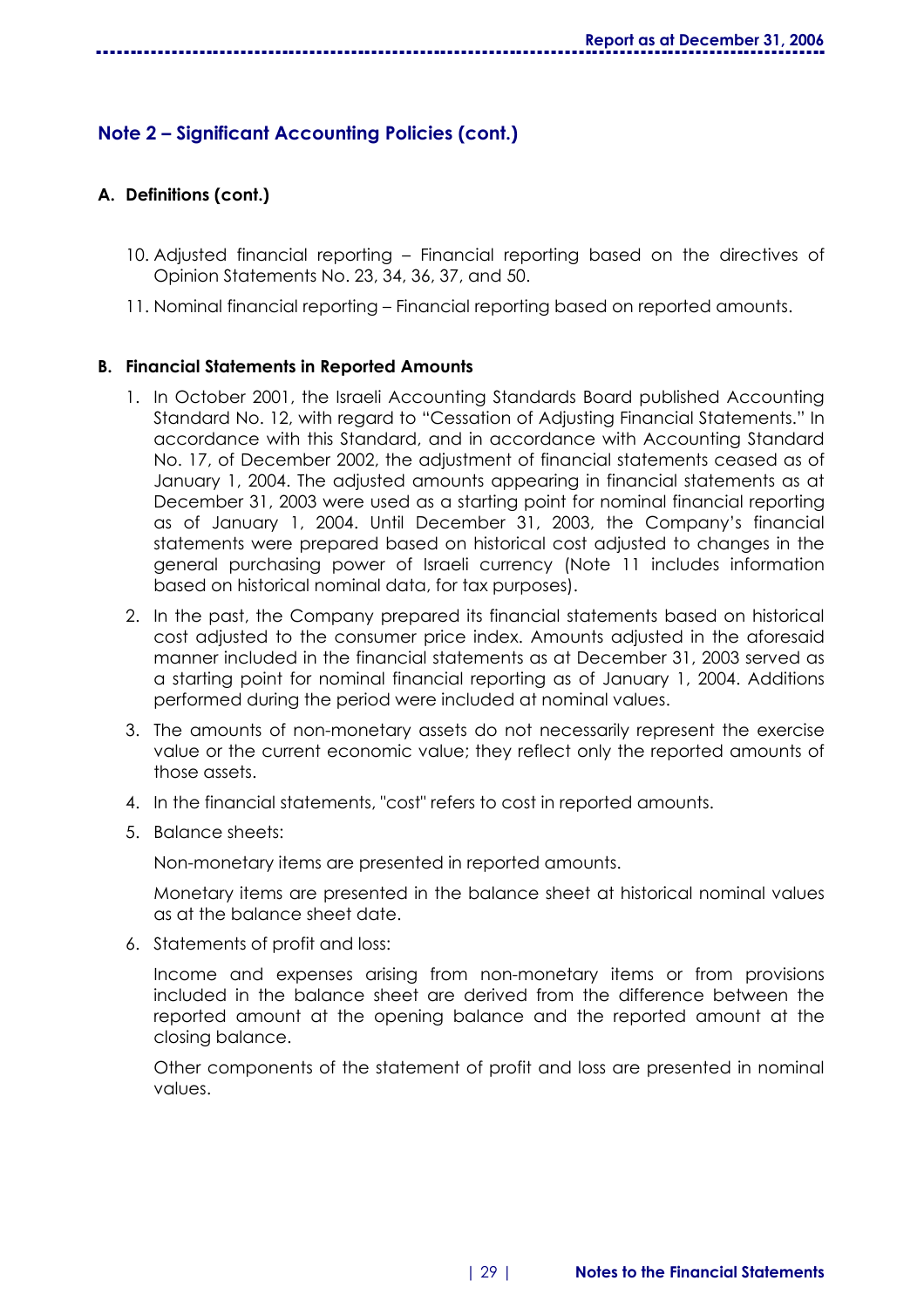

#### **C. Impairment of Assets**

The Company applies Accounting Standard No. 15 - "Impairment of Assets" (hereinafter: the "Standard"). The Standard stipulates procedures which the Company must implement in order to ensure that its assets in the balance sheet (to which the Standard applies) are not stated at an amount in excess of their recoverable amount, which is the higher of the net selling price and the usage value (the present value of the estimated future cash flows expected to derive from the use of the asset and from its realization).

The Standard applies to all assets in the balance sheet, with the exception of tax assets and monetary assets. The Standard further stipulates rules for presentation and disclosure with regard to impaired assets. When the value of an asset in the balance sheet exceeds its recoverable amount, the Company recognizes a loss from impairment in the amount of the difference between the book value of the asset and its recoverable value. A loss recognized in the aforesaid manner shall be cancelled only if changes have occurred in the estimates used to determine the recoverable amount of the asset since the date on which the last loss from impairment was recognized.

#### **D. Securities**

Securities held by the Company are classified by the Company as securities available for sale. The securities have no available fair value and they are presented at cost, which is lower than NIS 0.5 million.

#### **E. Earnings Per Share**

Earnings per share were calculated in accordance with the directives of Standard No. 21 of the Israel Accounting Standards Board.

#### **F. Segmental Reporting**

Segmental reporting is presented in accordance with the directives of the Supervisor of Banks – see also Note 10.

#### **G. Statement of Cash Flows**

No statement of cash flows was prepared, as it would not add significant information to the financial statements.

#### **H. Fair Value of Financial Instruments**

The balance sheet value of financial instruments constitutes an approximation of their fair value.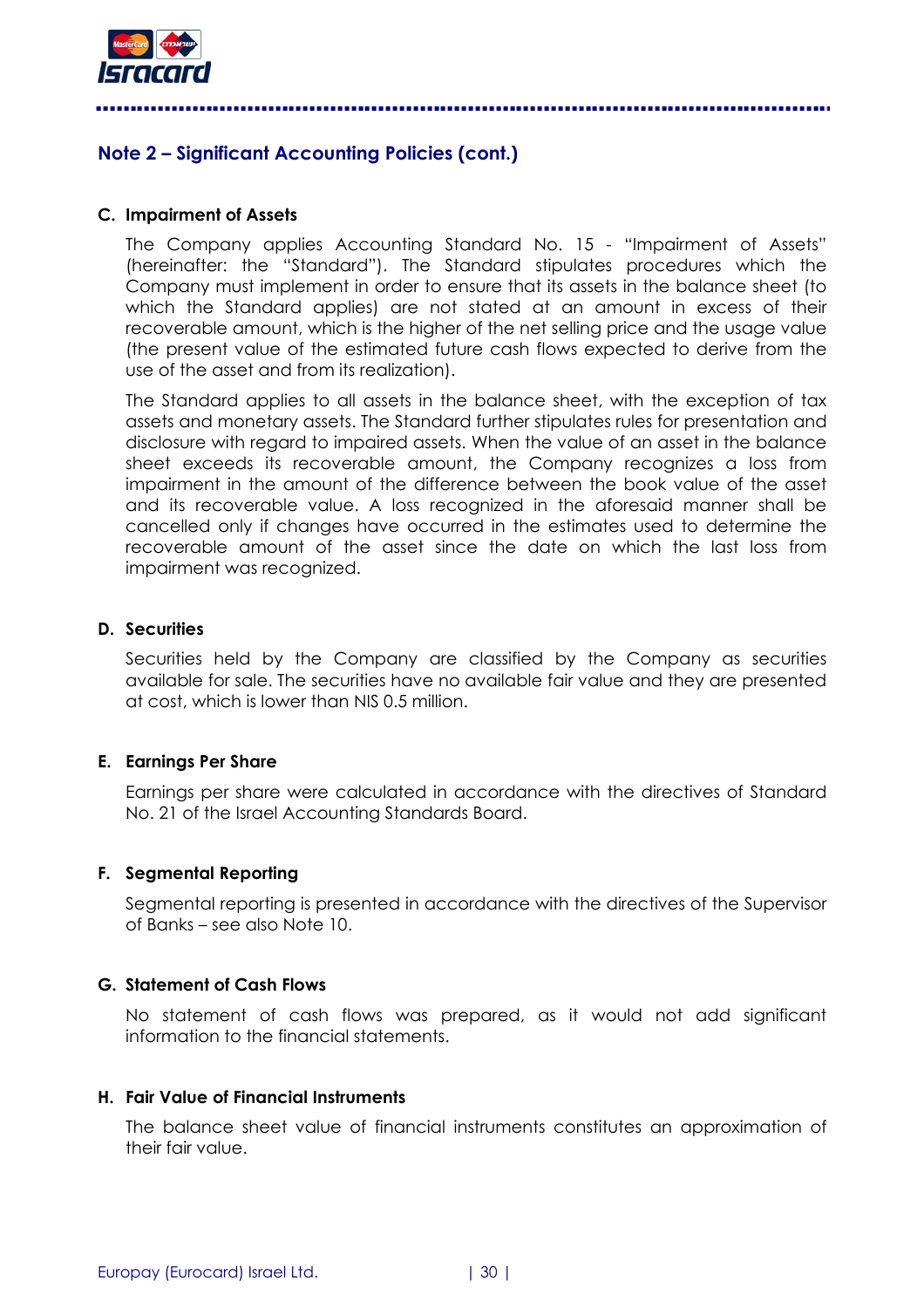#### **I. Use of Estimates**

The preparation of the financial statements in conformity with generally accepted accounting principles requires management to use estimates and evaluations that affect the reported amounts of assets and liabilities, the disclosure of conditional assets and contingent liabilities in the financial statements, and the amounts of income and expenses during the reporting period. It is hereby clarified that actual results may differ from such estimates.

#### **J. Foreign Currency and Linkage**

Assets and liabilities in foreign currency or linked to foreign currency were included according to the representative exchange rates published by the Bank of Israel at the balance sheet date.

Assets and liabilities linked to the CPI were included according to the linkage terms established for each balance.

Set out below are data regarding the consumer price index (2000 base = 100) and exchange rates and their rates of change during the accounting period:

|                                                       | December 31  |       |
|-------------------------------------------------------|--------------|-------|
|                                                       | 2006<br>2005 |       |
| Consumer price index (in points)                      | 102.9        | 103.0 |
| United States dollar exchange rate (in NIS per USD 1) | 4.225        | 4.603 |

|                      |       | Percentage change for the<br>year ended December 31 |
|----------------------|-------|-----------------------------------------------------|
|                      | 2006  | 2005                                                |
| Consumer price index | 10. L | 2.4                                                 |
| USD exchange rate    | (8.2) |                                                     |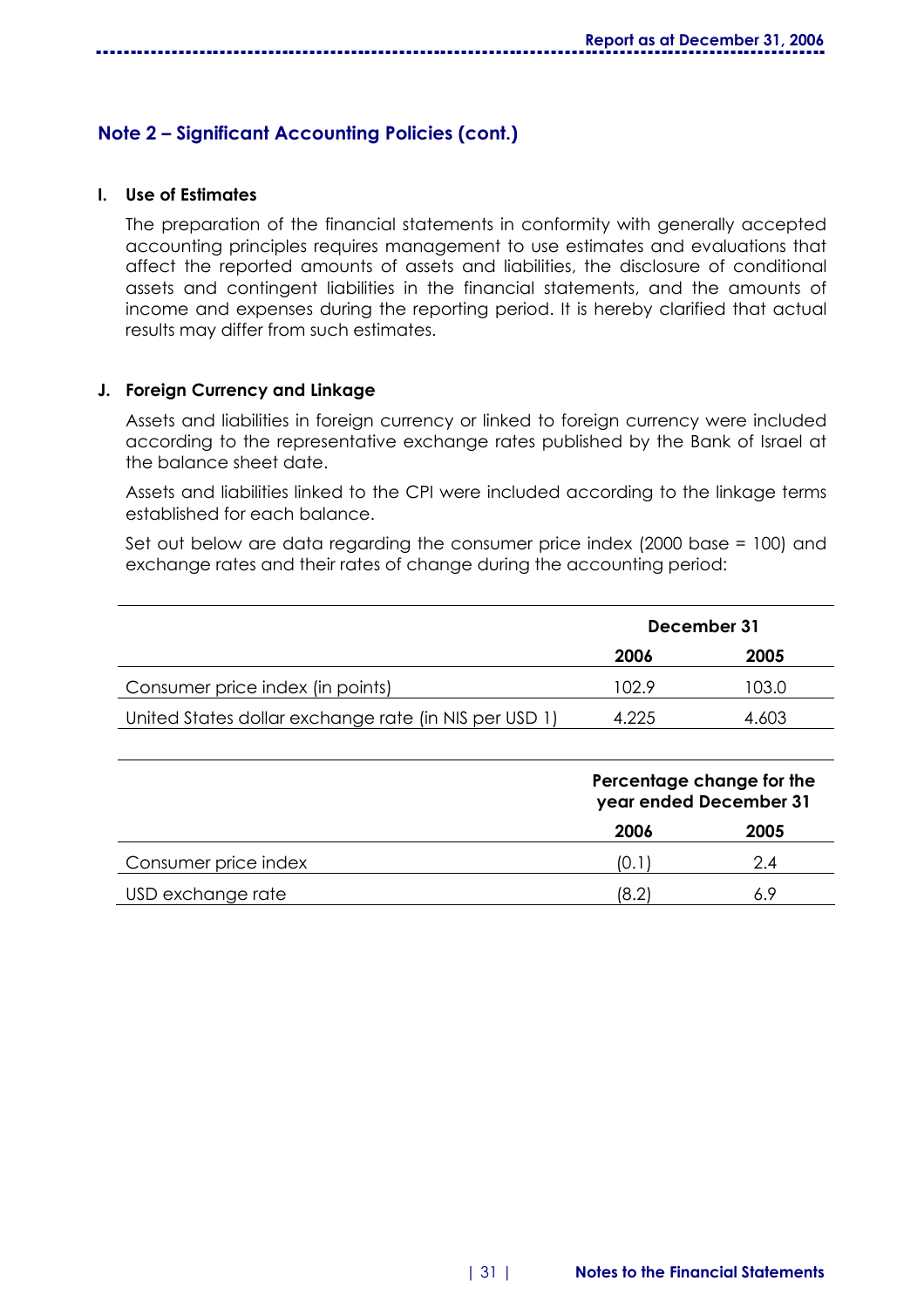

# **K. Disclosure of the Effect of New Accounting Standards in the Period Before their Implementation**

1. In July 2006, the Israel Accounting Standards Board published Accounting Standard No. 29, "Adoption of International Financial Reporting Standards (IFRS)" (hereinafter: the "Standard"). The Standard stipulates that entities subject to the Securities Law, 5728-1968 and required to report under its regulations shall prepare their financial statements according to IFRS for periods starting as of January 1, 2008. The aforesaid does not apply to banking corporations and credit card companies whose financial statements are prepared according to the directives and guidelines of the Supervisor of Banks. With regard to the manner of implementation of the Standard by the aforesaid corporations, the Supervisor of Banks has announced the following:

The Supervisor of Banks intends to routinely set forth directives for the implementation of Israeli standards published by the Israel Accounting Standards Board based on IFRS that do not pertain to the core business of banking.

In the second half of 2009, the Supervisor of Banks will announce his decision regarding the implementation date of IFRS pertaining to the core business of banking, taking into consideration the results of the process of adoption of these standards in Israel, on one hand, and the progress of the convergence process between IFRS and American accounting standards, on the other hand.

Thus, with regard to the core business of banking, financial statements of banking corporations or credit card companies prepared according to the directives and guidelines of the Supervisor of Banks shall continue to be prepared according to the American accounting standards as stipulated in the Public Reporting Directives.

2. In December 2006, the Israel Accounting Standards Board published Accounting Standard No. 23, "Accounting Treatment of Transactions between an Entity and its Controlling Party" (hereinafter: the "Standard"). The Standard replaces Securities Regulations (Presentation of Transactions between a Corporation and its Controlling Party in Financial Statements), 5756-1996, and stipulates that assets and liabilities with regard to which a transaction was executed between the entity and its controlling party shall be measured at the date of the transaction, at fair value, and the difference between the fair value and the consideration allocated in the transaction shall be allocated to shareholders' equity. A negative difference constitutes a dividend and therefore reduces the balance of surpluses. A positive difference constitutes an owner investment, and shall therefore be presented in a separate item under shareholders' equity entitled "Capital fund from a transaction between the entity and its controlling party."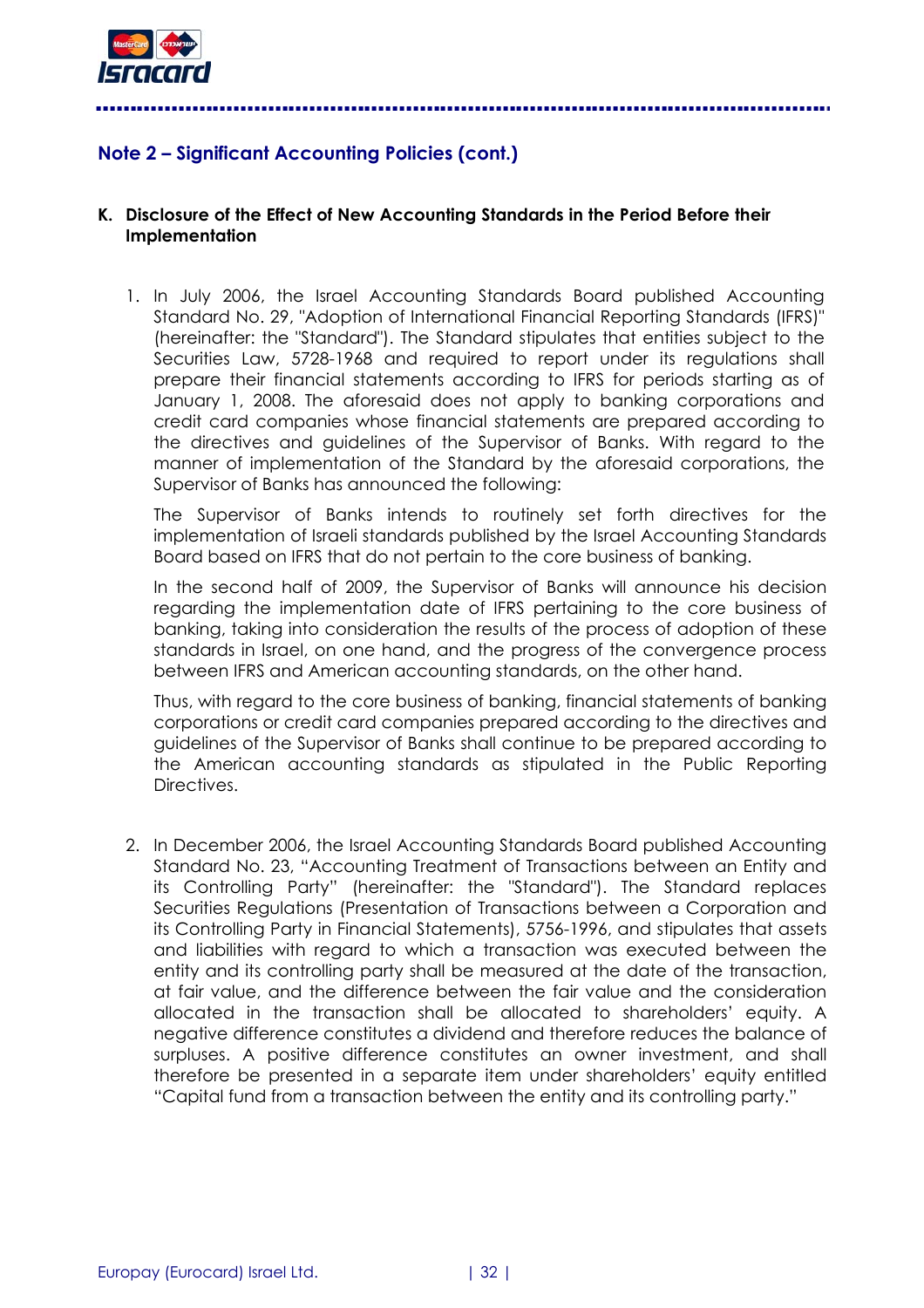#### **K. Disclosure of the Effect of New Accounting Standards in the Period before their Implementation (cont.)**

The Standard addresses three issues related to transactions between an entity and its controlling party: transfer of an asset to the entity from the controlling party, or alternatively, transfer of an asset from the entity to the controlling party; the undertaking of a liability of the entity towards a third party, in full or in part, by the controlling party, indemnification of the entity by its controlling party for an expense, or a waiver by the controlling party of a debt owed to it by the entity, in full or in part; and loans given to the controlling party or received from the controlling party. The Standard further stipulates the disclosure to be made in the financial statements with regard to transactions between the entity and its controlling party during the period.

The Standard will apply to transactions between an entity and its controlling party executed after January 1, 2007, and to loans given to or received from the controlling party before the inception date of this Standard, as of the inception date.

As at the date of publication of the financial statements, the Supervisor of Banks has yet to issue directives with regard to the manner of adoption of the Standard by credit card companies, if at all.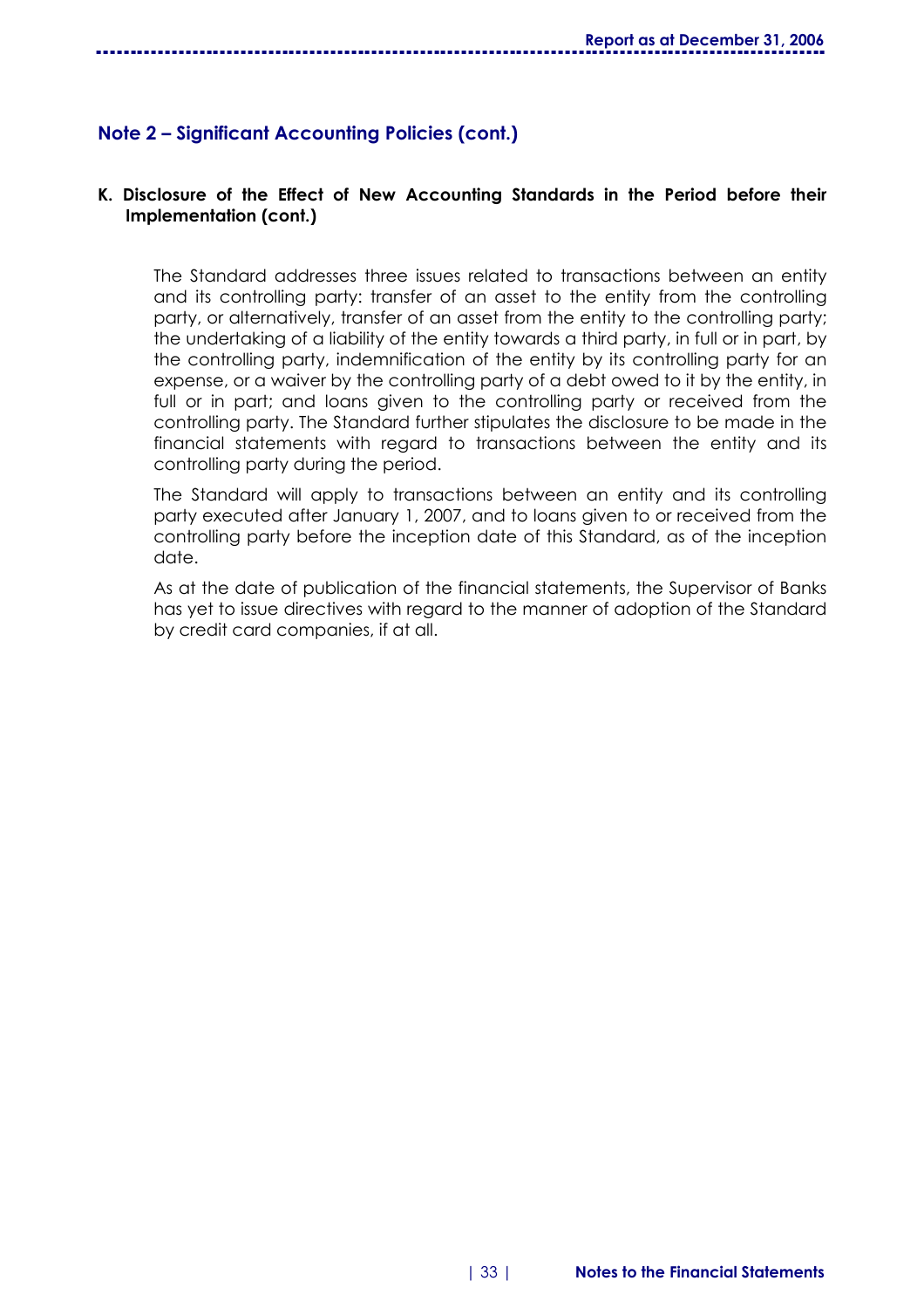

**Note 3 – Other Assets** 

Reported amounts In NIS millions

|                                                                |      | December 31 |
|----------------------------------------------------------------|------|-------------|
|                                                                | 2006 | 2005        |
| Surplus of advance income tax payments over current provisions |      |             |
| Isracard Ltd. (a related party)                                | 247  | 203         |
| <b>Total other assets</b>                                      | 251  | 203         |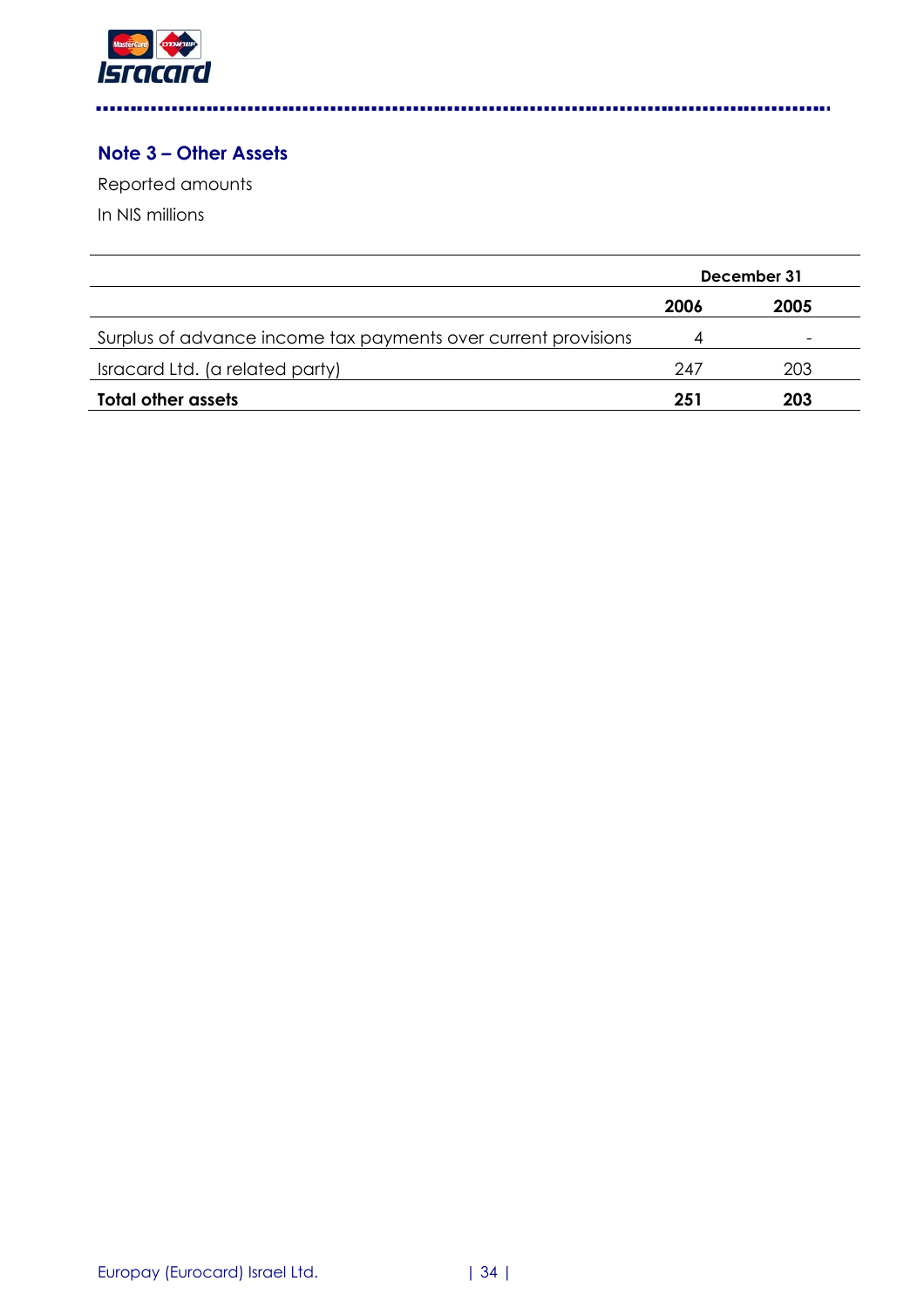# **Note 4 – Securities**

Reported amounts In NIS millions

#### **A. Securities Available for Sale:**

|              |        | December 31 |
|--------------|--------|-------------|
|              | 2006   | 2005        |
| Composition: |        |             |
| Shares       | $*$    | $*_{-}$     |
| <b>Total</b> | $\ast$ | $\ast$      |

The shares have no available fair value; they are presented at cost, which is lower than NIS 0.5 million.

**B.** In 2005, MasterCard Incorporated (hereinafter: MC) decided to implement a structural change and to float its shares to the public.

The public offering was performed in May 2006 on the stock exchange in the United States. Within the offering, type A shares held by existing members of the MC organization (including the Company) were converted into type B shares; according to the terms of the prospectus, 59% of shares of this type were to be redeemed by MC.

The Company, as the owner of 507,656.70 type B shares of MC, received, in consideration for the sale resulting from the redemption of 59% of the shares which it held, the amount of approximately USD 9.2 million (approximately NIS 41 million), in respect of which the Company recorded a net profit in the amount of NIS 28 million, stated under the item "Profit from extraordinary transactions after taxes."

Following the aforesaid sale, the Company holds 208,139 type B shares, which do not grant voting rights and are not tradable on the stock exchange, and one type M share, which grants all holders of type M shares together the right to appoint up to three directors (but no more than 25% of the directors).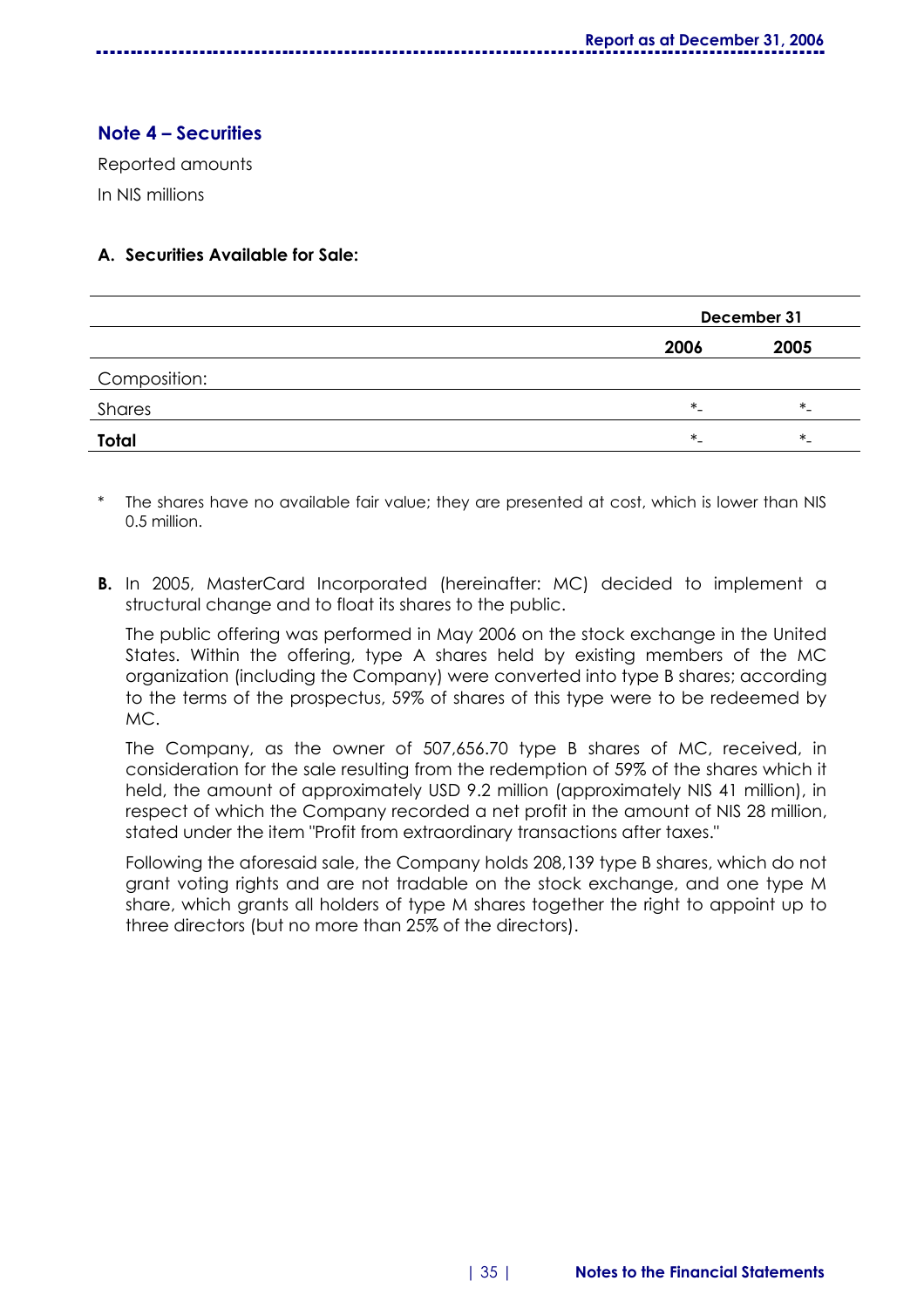

# **Note 5 – Shareholders' Equity**

# **A. Composition:**

|                                       | Registered | <b>Issued and paid-up</b> |               |
|---------------------------------------|------------|---------------------------|---------------|
|                                       |            | Dec. 31, 2006             | Dec. 31, 2005 |
|                                       |            | In NIS                    | In NIS        |
| Common shares of NIS 0.0001 par value | '00        | $4^\circ$                 |               |

# **B. Capital Adequacy According to the Supervisor of Banks' requirements**

Reported amounts

In NIS millions

|                                                                       | December 31, 2006 |                        |                | December 31, 2005      |  |
|-----------------------------------------------------------------------|-------------------|------------------------|----------------|------------------------|--|
|                                                                       | <b>Balance</b>    | <b>Risk</b><br>balance | <b>Balance</b> | <b>Risk</b><br>balance |  |
| 1. Capital for the purpose of calculating<br>the capital ratio:       |                   |                        |                |                        |  |
| Tier 1 capital                                                        | 239               |                        | 203            |                        |  |
| 2. Weighted risk balance:                                             |                   |                        |                |                        |  |
| Credit risk – assets:                                                 |                   |                        |                |                        |  |
| Other assets                                                          | 251               | 247                    | 203            | 203                    |  |
| <b>Total assets</b>                                                   | 251               | 247                    | 203            | 203                    |  |
| Total credit risk assets                                              | 251               | 247                    | 203            | 203                    |  |
| Market risk                                                           |                   |                        |                |                        |  |
| <b>Total risk assets</b>                                              | 251               | 247                    | 203            | 203                    |  |
|                                                                       |                   |                        |                |                        |  |
| 3. Ratio of capital to risk components:                               | In $%$            |                        | In $%$         |                        |  |
| Ratio of Tier 1 capital to risk components                            | 96.8              |                        | 100            |                        |  |
| Ratio of total capital to risk components                             | 96.8              |                        | 100            |                        |  |
| Minimum ratio of total capital required by<br>the Supervisor of Banks | 9                 |                        | 9              |                        |  |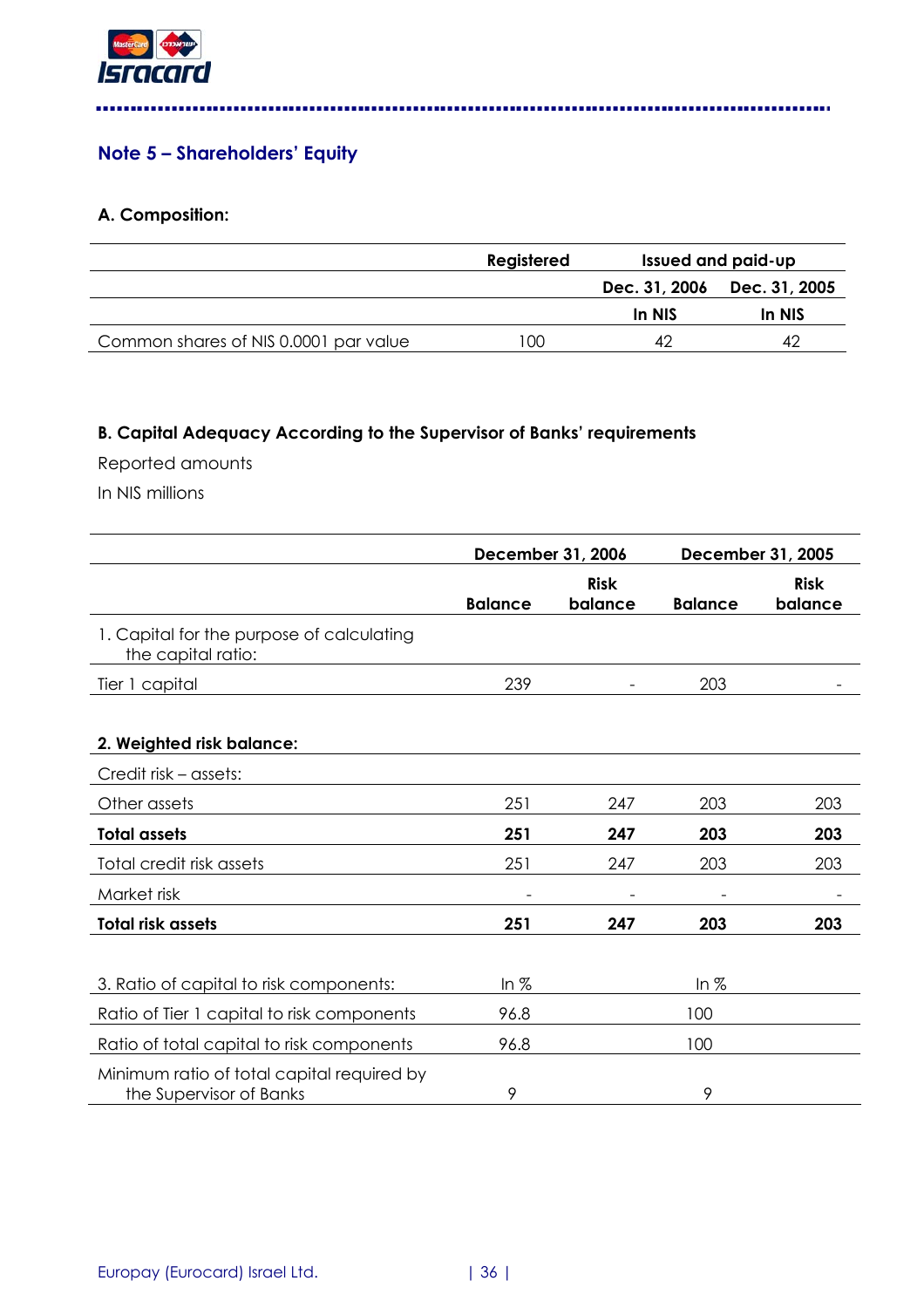# **Note 6 – Contingent Liabilities and Special Agreements**

#### **A. Antitrust Issues and Recommendations for Additional Regulation**

Most of the Company's activity in Israel is performed for the Company and on its behalf by its sister company Isracard Ltd. (hereinafter: "Isracard"). In the area of clearing, this activity includes clearing of transactions executed with businesses in Israel in foreign currency using MasterCard cards issued abroad. Isracard clears, for itself, transactions executed with businesses in Israel using MasterCard and Isracard cards issued in Israel, and transactions executed in Israel in Israeli currency using MasterCard cards issued abroad.

Reports by Isracard and by Bank Hapoalim B.M. (hereinafter: the "Bank") indicate the following, among other matters: In May 2005, the Antitrust Commissioner declared Isracard a holder of a monopoly in clearing Isracard and MasterCard charge cards. Isracard appealed this declaration; the Commissioner presented Isracard with a draft of directives for a monopoly, to which Isracard submitted objections; in October 2006, Isracard and the Bank, together with other credit card companies (not including the Company) and other banks, filed a request with the Antitrust Tribunal to approve a binding arrangement under the terms formulated and agreed upon with the Antitrust Commissioner; at this stage, a provisional permit has been granted in response to this request, pending a discussion of a temporary permit and the objections submitted. The aforesaid arrangement includes, among other things, the establishment of an interchange fee (a fee paid by clearers of transactions in credit cards to the issuers of the credit cards).

Although the Company is not directly associated with the processes described above, the Company estimates that their materialization or partial materialization may influence the activity of Isracard and of competitors in the area of credit cards in Israel, thereby also indirectly affecting the course of action of the Company, and may have a material adverse impact on the Company's financial results in the future. The Company cannot estimate which of the factors mentioned will materialize, when such factors may materialize, or what would be the extent of the impact.

A report by the Interministerial Committee for the Examination of Market Failures in the Credit Card Industry (hereinafter: the "Committee"), headed by the Accountant-General at the Ministry of Finance, was published at the end of February 2007. The Committee believes there are market failures in the credit card market and proposes amending the Banking (Licensing) Law, 5741-1981, in order to implement the following recommendations:

- A. To appoint a qualified entity who in order to ensure competition in the area of clearing charge cards will have the authority to:
	- 1. Require mutual clearing among the three credit card companies currently operating in the Visa and MasterCard markets, as well as between the aforesaid three companies and any new company to enter these markets.
	- 2. Require issuers in a closed credit card system of significant volume to allow all clearers to clear their cards, thereby opening the clearing of these credit card systems to competition.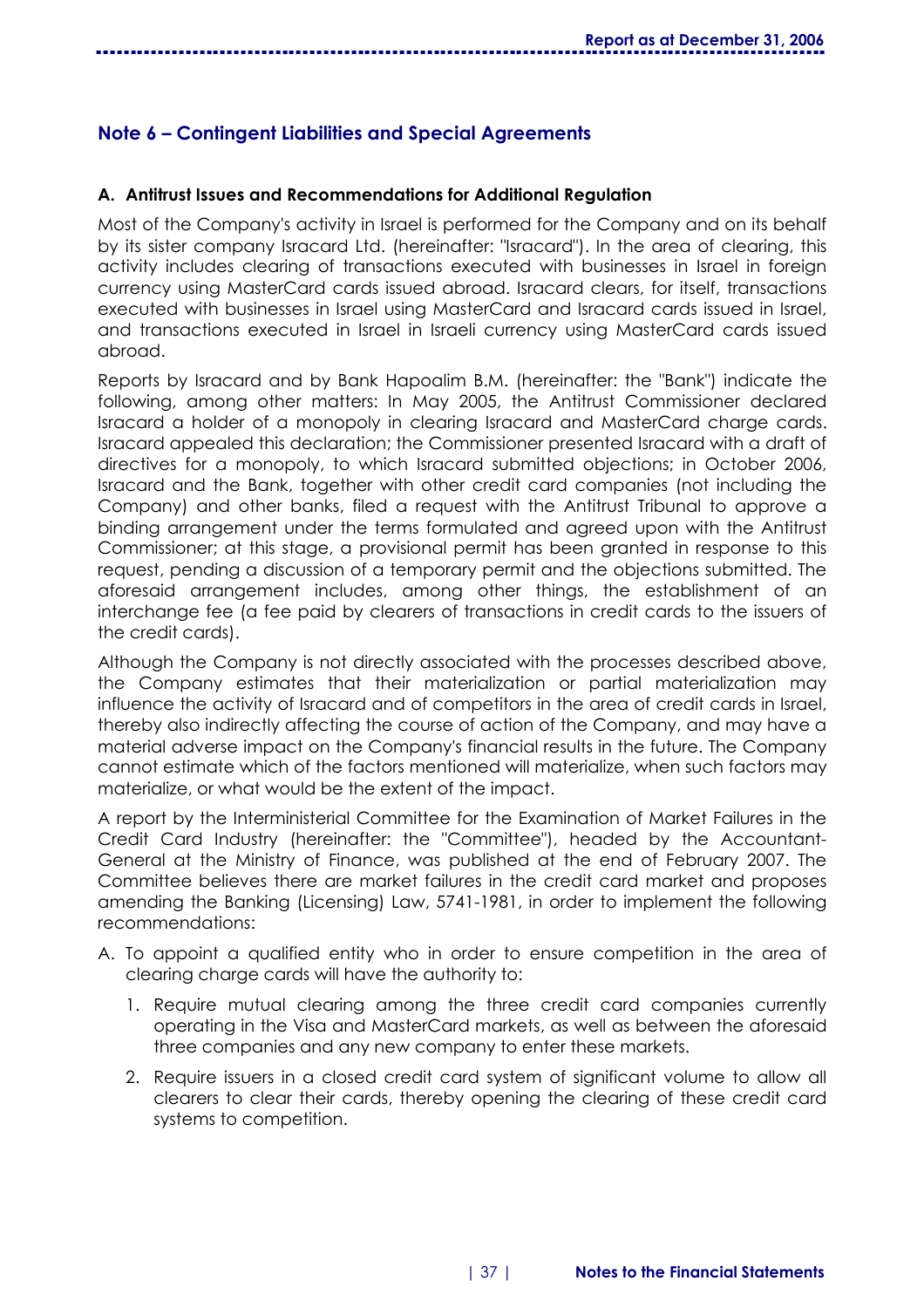

**Note 6 – Contingent Liabilities and Special Agreements (cont.)** 

# **A. Antitrust Issues and Recommendations for Additional Regulation (cont.)**

- B. To appoint the Supervisor of Banks as the authorized entity, and to grant him the authority to supervise issuers and clearers, including supervision of the rate of interchange fees.
- C. To encourage new suppliers to enter the field of issuing and clearing.
- D. The Committee also made recommendations regarding the discount of transactions performed using credit cards (hereinafter: "discount").

The Company estimates that legislation in accordance with the recommendations of the Committee regarding the clearing of transactions executed in credit cards (as opposed to its recommendations regarding discount) and the subsequent activity of existing or new competitors in the credit card market may influence the Company's course of action and its income; however, at this stage the Company cannot estimate the extent of the impact on its course of action and income.

# **B. Indemnification of Directors**

The Company has undertaken a commitment to indemnify directors of the Company.

The aggregate amount of the indemnification to be provided by the Company under the obligation to all directors in respect of one or more indemnification events shall not exceed 30% (thirty percent) of its shareholders' equity according to its financial statements dated June 30, 2004 (which stood at a total of NIS 190 million).

# **C. Agreement with Isracard Ltd.**

An agreement has been signed between the Company and Isracard (a sister company) to regulate their common activities. The main principles of the agreement are described below:

# **A. Clearing of transactions executed in Israel using cards issued abroad**

Clearing of transactions executed in Israel, in Israeli or foreign currency, and paid to the supplier in Israeli currency shall be performed by Isracard Ltd., while clearing of transactions executed in Israel in foreign currency and paid to the supplier in foreign currency shall be performed by the Company.

#### **B. Payment for management and operation**

The Company shall pay Isracard Ltd. for the management and operation of the arrangement, as agreed between them.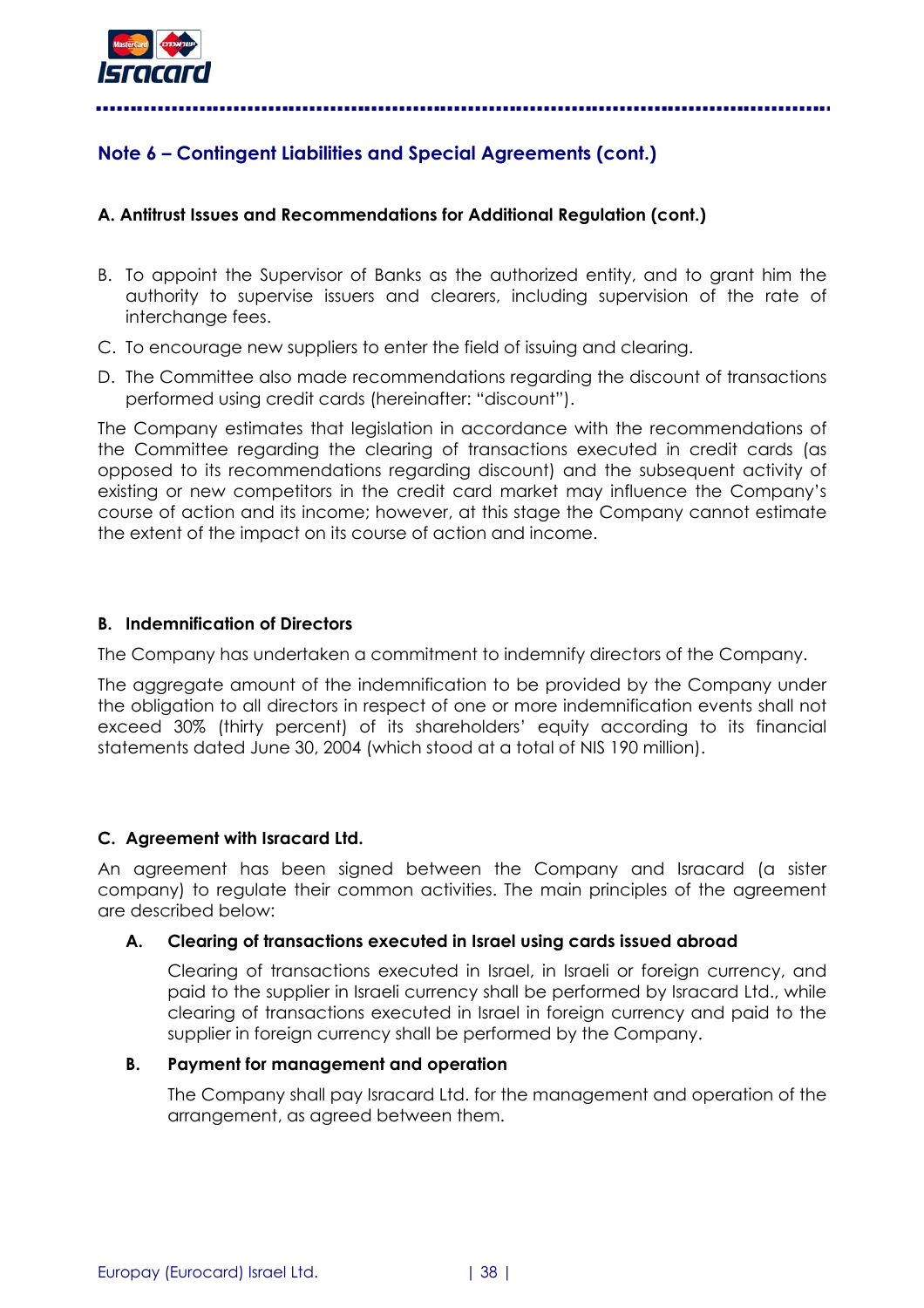# **Note 6 – Contingent Liabilities and Special Agreements (cont.)**

# **C. Agreement with Isracard Ltd. (cont.)**

Net operating income (expenses) under the agreement with Isracard Ltd.

| Composition:                                                 |                                |                                   |
|--------------------------------------------------------------|--------------------------------|-----------------------------------|
|                                                              | For the year ended December 31 |                                   |
|                                                              | 2006                           | 2005                              |
|                                                              |                                | Reported amounts, in NIS millions |
| <b>Income</b>                                                |                                |                                   |
| Income in respect of businesses                              | 20                             | 17                                |
| Europay's share of royalties from Banks Under<br>Arrangement | 13                             | 13                                |
| Total income                                                 | 33                             | 30                                |
| <b>Expenses</b>                                              |                                |                                   |
| Operating expenses                                           | 17                             | 17                                |
| Payments for operation and management of the<br>arrangement  | 15                             | 4                                 |
| Total expenses                                               | 32                             | 31                                |
|                                                              |                                |                                   |
| Total                                                        |                                | (1)                               |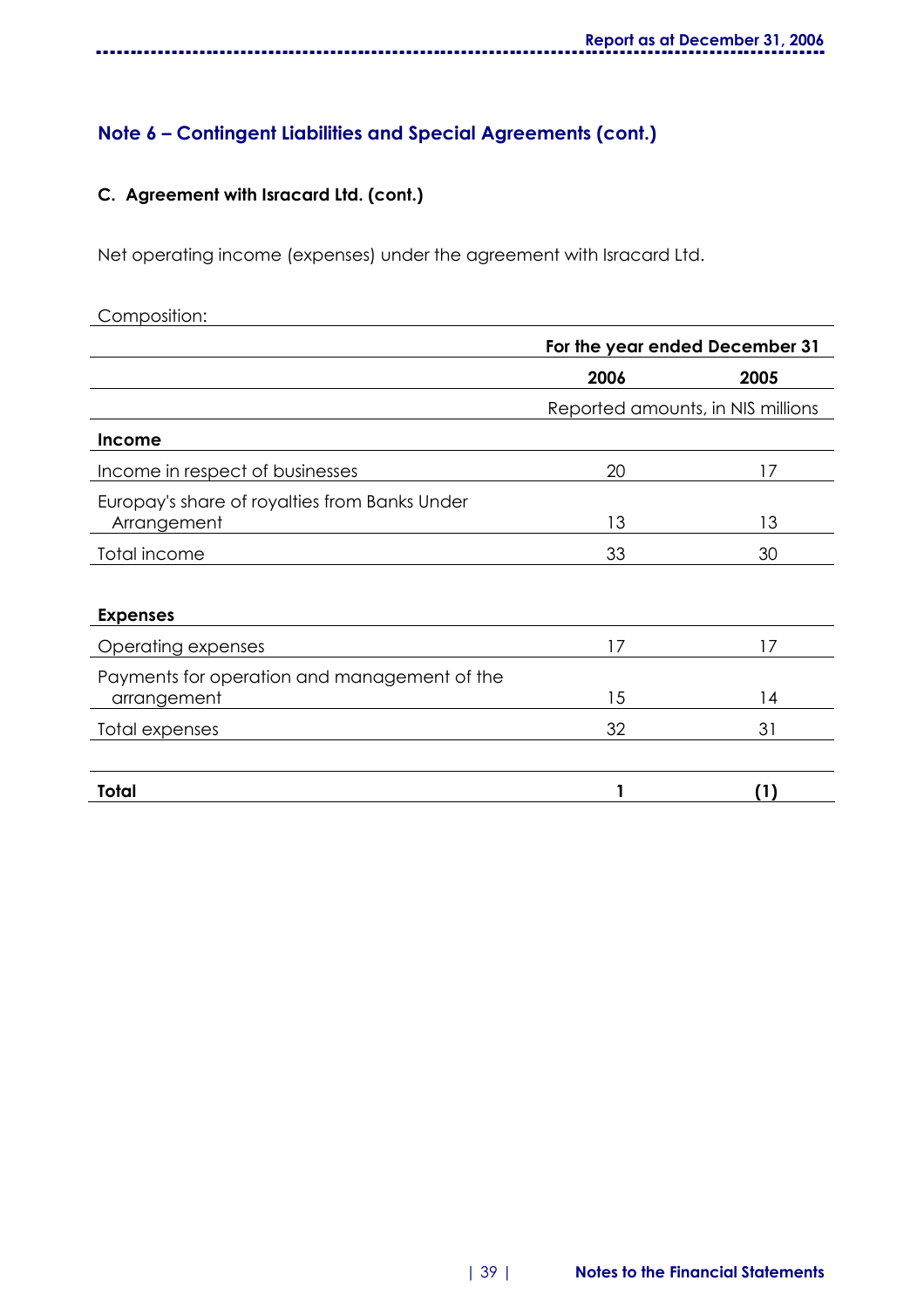

# **Note 7 – Interested and Related Parties**

Reported amounts In NIS millions

# **A. Balances**

|               |                     | December 31, 2006                  |                     | December 31, 2005                  |
|---------------|---------------------|------------------------------------|---------------------|------------------------------------|
|               |                     | <b>Shareholders</b>                |                     | <b>Shareholders</b>                |
|               | <b>Others</b>       |                                    | <b>Others</b>       |                                    |
|               | Year-end<br>balance | Highest<br>balance for<br>the year | Year-end<br>balance | Highest<br>balance for<br>the year |
|               |                     |                                    |                     |                                    |
| Isracard Ltd. | 247                 | 247                                | 197                 | 197                                |

# **B. Summary of Results of Business with Interested and Related Parties**

|                             | For the year ended December 31 |      |
|-----------------------------|--------------------------------|------|
|                             | 2006                           | 2005 |
| Other interested parties    |                                |      |
| Operating income (expenses) |                                |      |
| Net financing income        | 10                             |      |
| Total                       |                                | Ω    |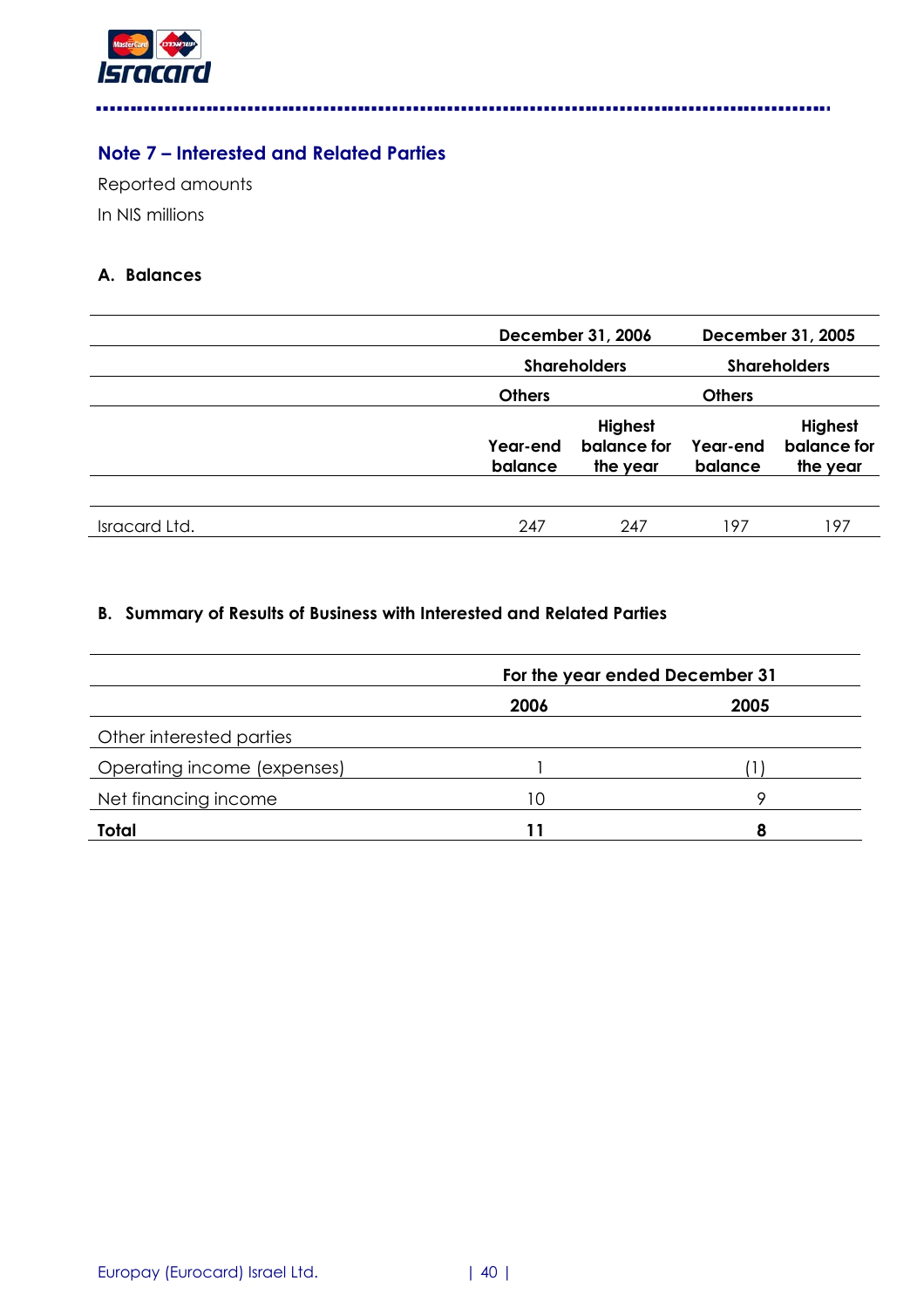# **Note 8 – Provision for Taxes on Operating Profit**

Reported amounts In NIS millions

#### **1. Item Composition:**

|                                       | For the year ended |                                     |
|---------------------------------------|--------------------|-------------------------------------|
|                                       |                    | December 31, 2006 December 31, 2005 |
| Current taxes for the accounting year |                    |                                     |

2. Adjustment of the theoretical tax amount that would apply if operating profits were taxed at the statutory tax rate applicable to the Company in Israel to the provision for taxes on operating profit as allocated to the statement of profit and loss:

|                                              | For the year ended |                                     |  |
|----------------------------------------------|--------------------|-------------------------------------|--|
|                                              |                    | December 31, 2006 December 31, 2005 |  |
| Tax rate applicable to the Company in Israel | 31%                | 34%                                 |  |
|                                              |                    |                                     |  |
| Tax amount based on statutory rate           |                    |                                     |  |
| Deduction for inflation                      | $*$                |                                     |  |
| Provision for taxes on income                |                    |                                     |  |

\* Amounts lower than NIS 0.5 million.

3. Final assessments have been issued to the Company up to and including the 2002 tax year, including tax assessments considered final under the Income Tax Ordinance.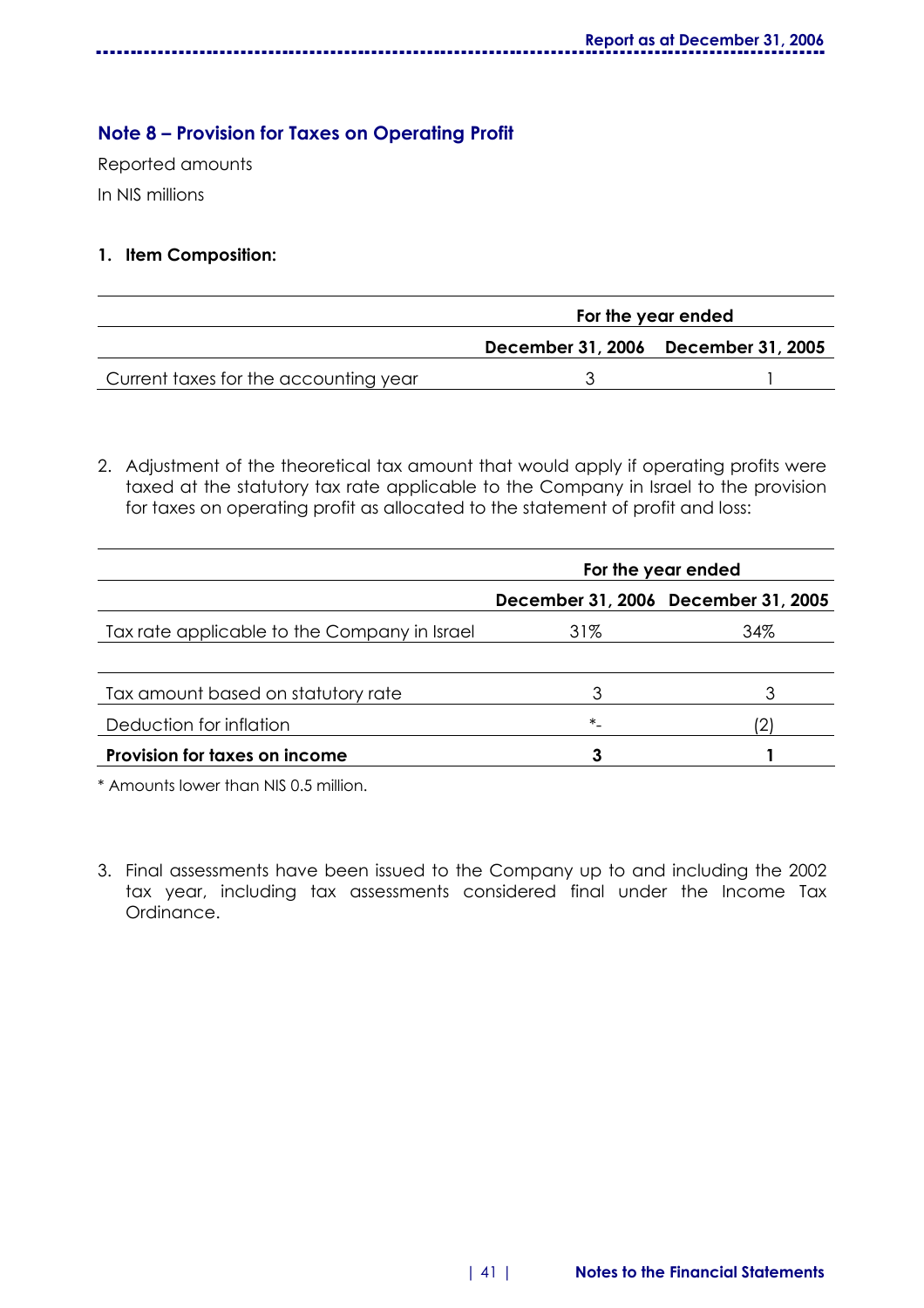

# **Note 9 – Profit from Extraordinary Transactions after Taxes**

Reported amounts In NIS millions

|                                                                | For the year ended<br>December 31 |      |
|----------------------------------------------------------------|-----------------------------------|------|
|                                                                | 2006                              | 2005 |
| Profit from sale of shares                                     | 41                                |      |
|                                                                |                                   |      |
| Profit before taxes                                            | 41                                |      |
|                                                                |                                   |      |
| Provision for taxes on profit from extraordinary transactions: |                                   |      |
| <b>Current taxes</b>                                           | 13                                |      |
|                                                                |                                   |      |
| Profit from extraordinary transactions after taxes             | 28                                |      |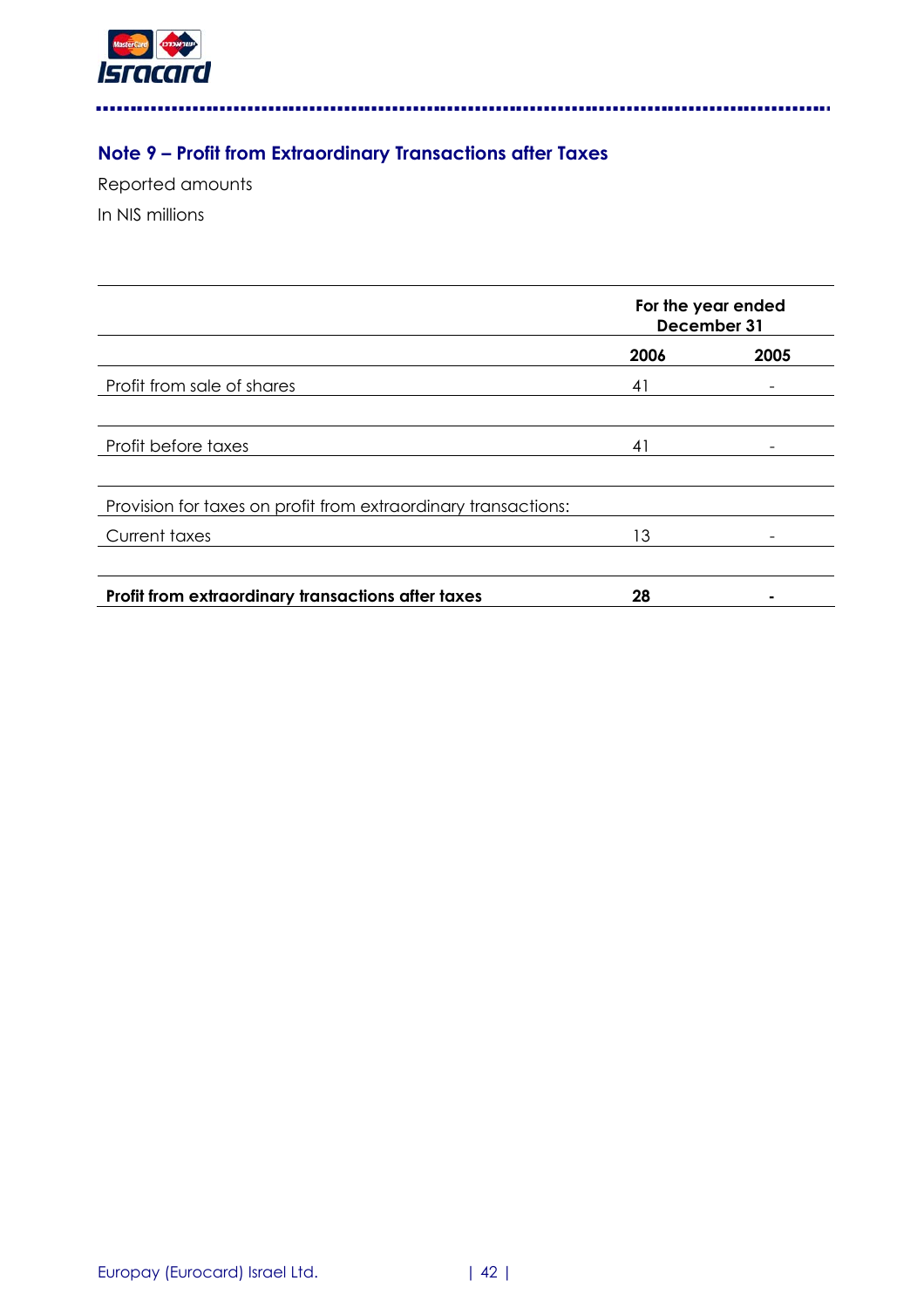# **Note 10 – Operating Segments**

Reported amounts In NIS millions

|                                                                           | For the year ended  |                |       |                     |                |              |
|---------------------------------------------------------------------------|---------------------|----------------|-------|---------------------|----------------|--------------|
|                                                                           | December 31, 2006   |                |       | December 31, 2005   |                |              |
|                                                                           | Clearing<br>Segment | Other          | Total | Clearing<br>Segment | Other          | <b>Total</b> |
| <b>Profit and Loss Data:</b>                                              |                     |                |       |                     |                |              |
| Net operating income (expenses) under<br>the agreement with Isracard Ltd. |                     |                |       | (1)                 |                | (1)          |
| Net profit from financing activity                                        | 10                  |                | 10    | 9                   |                | 9            |
|                                                                           |                     |                |       |                     |                |              |
| <b>Operating profit before taxes</b>                                      | 11                  | $\blacksquare$ | 11    | 8                   | $\blacksquare$ | 8            |
|                                                                           |                     |                |       |                     |                |              |
| Provision for taxes on operating profit                                   | 3                   |                | 3     |                     |                |              |
|                                                                           |                     |                |       |                     |                |              |
| Net operating profit                                                      | 8                   |                | 8     | $\overline{7}$      |                | 7            |
|                                                                           |                     |                |       |                     |                |              |
| Profit from extraordinary transactions                                    |                     |                |       |                     |                |              |
| after taxes                                                               |                     | 28             | 28    |                     |                |              |
|                                                                           |                     |                |       |                     |                |              |
| Net profit                                                                | 8                   | 28             | 36    | 7                   |                | 7            |
|                                                                           |                     |                |       |                     |                |              |
| <b>Additional Information:</b>                                            |                     |                |       |                     |                |              |
| <b>Balance of assets</b>                                                  | 251                 |                | 251   | 203                 |                | 203          |
| <b>Balance of liabilities</b>                                             |                     | 12             | 12    |                     |                |              |

.........